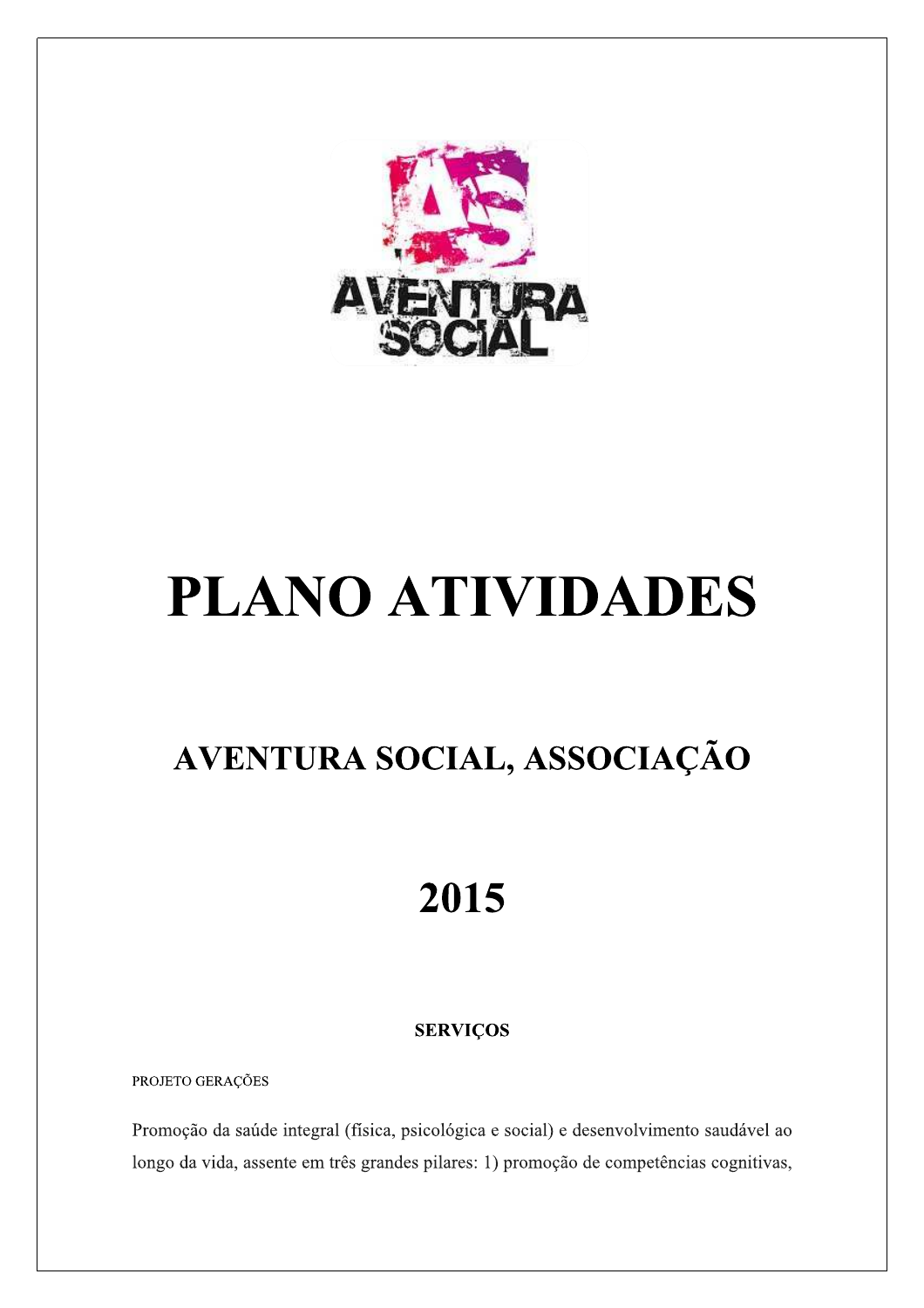

comportamentais, emocionais e de motivação; 2) promoção de suporte social através do envolvimento de famílias, comunidade e interajuda; 3) cidadania ativa no fomento de um maior envolvimento na comunidade e na promoção do seu bem-estar e dos que o rodeiam.

Contextos de intervenção: Espaco Gerações (Sede da Aventura Social, Associação sito Rua Pereira e Sousa, N.º 53-57, 1350-242 Lisboa), instituições parceiras e domicílios. Programas de Promoção de Competências

# CuidarCriança

No âmbito ao apoio de crianças em situação de risco psicossocial, que envolve junto das comunidades mais desfavorecidas, após identificação das situações de crianças (dos 0 aos 15 anos de idade) em risco ou perigo ao nível do insucesso escolar, violência doméstica, negligência ou maus tratos, saúde mental, a equipa avalia a criança, a família, articula com a escola e com a equipa da CPCJ (se for o caso da família já ter sido sinalizada para esta entidade) e acompanha a crianças e família desenvolvendo em conjunto o projecto de reabilitação que passa pela promoção de competências parentais, competências na crianças e articulação com a escola. O que distingue a nossa intervenção é por um lado o sentido de missão e por outro a intervenção por proximidade. Cada caso tem um técnico mentor que acompanha o caso com grande proximidade. Este acompanhamento é no mínimo semanal, podendo ser diário em caso de necessidade.

#### **FuturoJovem**

Contempla jovens dos 15 aos 21 anos que se encontram em abandono escolar e sem atividade profissional. Este programa passa pelo acompanhamento  $\mathbf{e}$ encaminhamento para soluções escolares, de formação profissional e estágios. Os jovens são identificadas por entidades parceiras, pelos municípios ou juntas de freguesia, a equipa faz um diagnóstico inicial ao nível da orientação vocacional, das competências (cognitivas, comportamentais, emocionais e motivacionais) e recursos familiares de cada jovem, de seguida elabora com cada jovem um projecto de desenvolvimento pessoais e académico/formativo/profissional. O projecto individual envolve a família, e tem diversas componentes (1) programa de competências pessoais, emocionais e sociais em grupo durante pelo menos 1 ano; (2)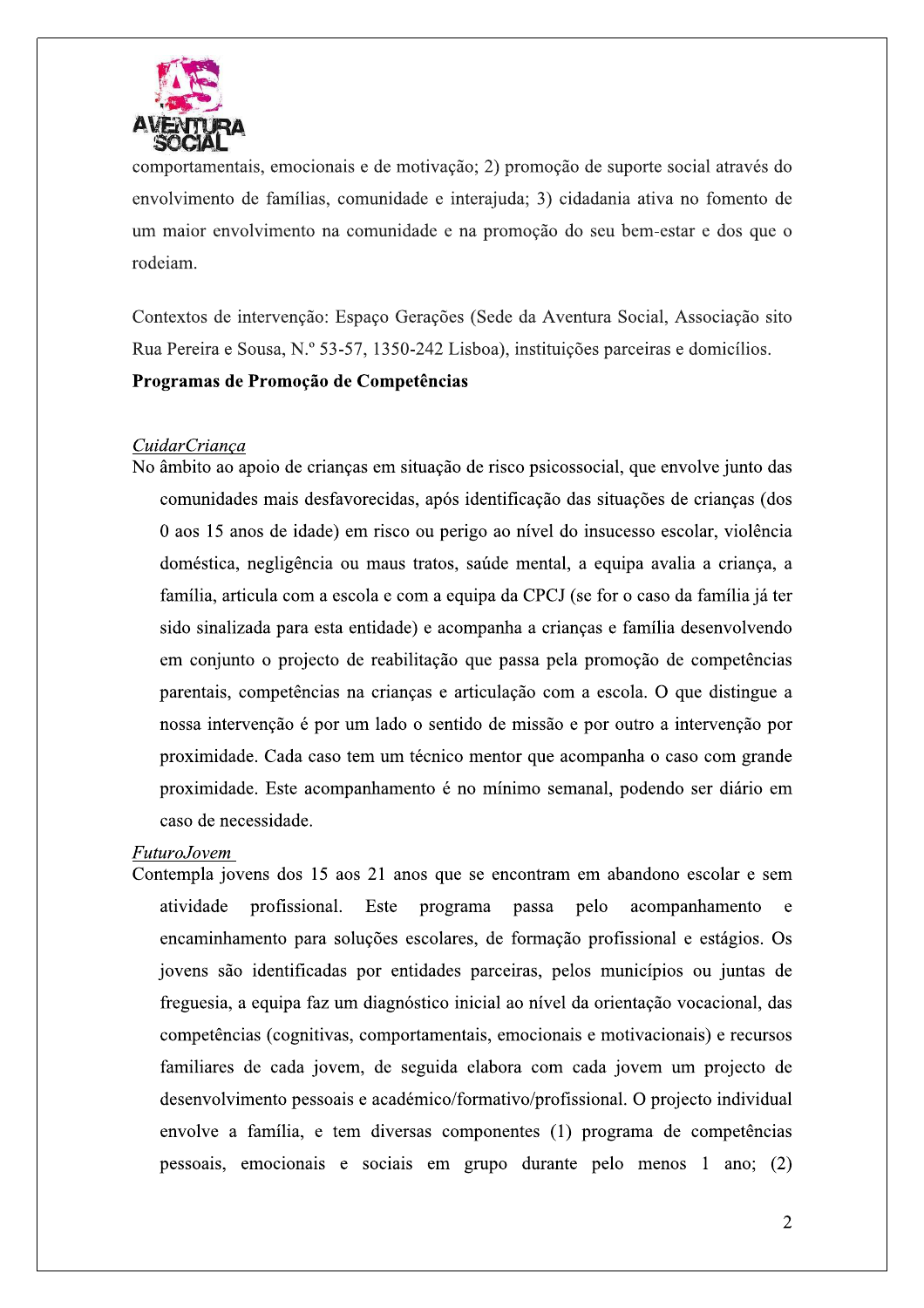

acompanhamento durante pelo menos 1 ano por um mentor da Associação; (3) articulação com os centros de qualificação e ensino profissional da zona; (3) ensino e emprego apoiado - articulação no mínimo semanal com o estabelecimento de ensino, formação ou estágio; (4) desenvolvimento de atividades de ocupação de tempos livres - desporto, cultura, entre outras porque o maior risco de recaída é "não ternária para fazer" palavras dos próprios jovens; (5) acompanhamento psicológico ou psicopedagógico aos jovens e/ou famílias quando necessário.

#### Find Your Own Style

No apoio da promoção da saúde global das crianças e jovens, este programa pretende com o apoio de entidades parceiras, municípios, juntas de freguesia, escolas, a identificação de jovens com fracas competências pessoais, sociais. Com o objetivo de desenvolvimento de competências em crianças e adolescentes, este programa com duração de um ano envolve a família e engloba: (1) diagnóstico psicossocial e de saúde; (2) elaboração de plano de intervenção em grupo; (3) intervenção em grupo no desenvolvimento das competências pessoais, sociais e emocionais dos jovens e intervenção individual no âmbito da promoção ou reabilitação cognitiva e mnésica nos casos em que se verifiquem problemáticas ao nível das dificuldades de aprendizagem e problemas de comportamento. Ao longo do desenvolvimento do programa os jovens serão integrados em atividades de ocupação de tempos livres no âmbito do desporto, cultura e dança.

#### Trim Your Style Up

Dirigido a desempregados, este programa de promoção de competências pessoais, sociais, técnicas e motivacionais conta com o apoio de entidades parceiras, municípios ou juntas de freguesia na identificação de indivíduos que se encontrem desempregados. Este programa com a duração aconselhada de um ano conta com três grandes etapas: (1) avaliação e diagnóstico psicossocial e de saúde; (2) elaboração de plano de intervenção; (3) intervenção grupal no âmbito da promoção das competências pessoais, sociais, técnicas e motivacionais de procura ativa de emprego e intervenção individual no caso de verificadas necessidades de acompanhamento psicológico. A par deste plano serão desenvolvidas atividades de ocupação de tempos livres (desporto, cultura, etc.) e apoio na procura de emprego.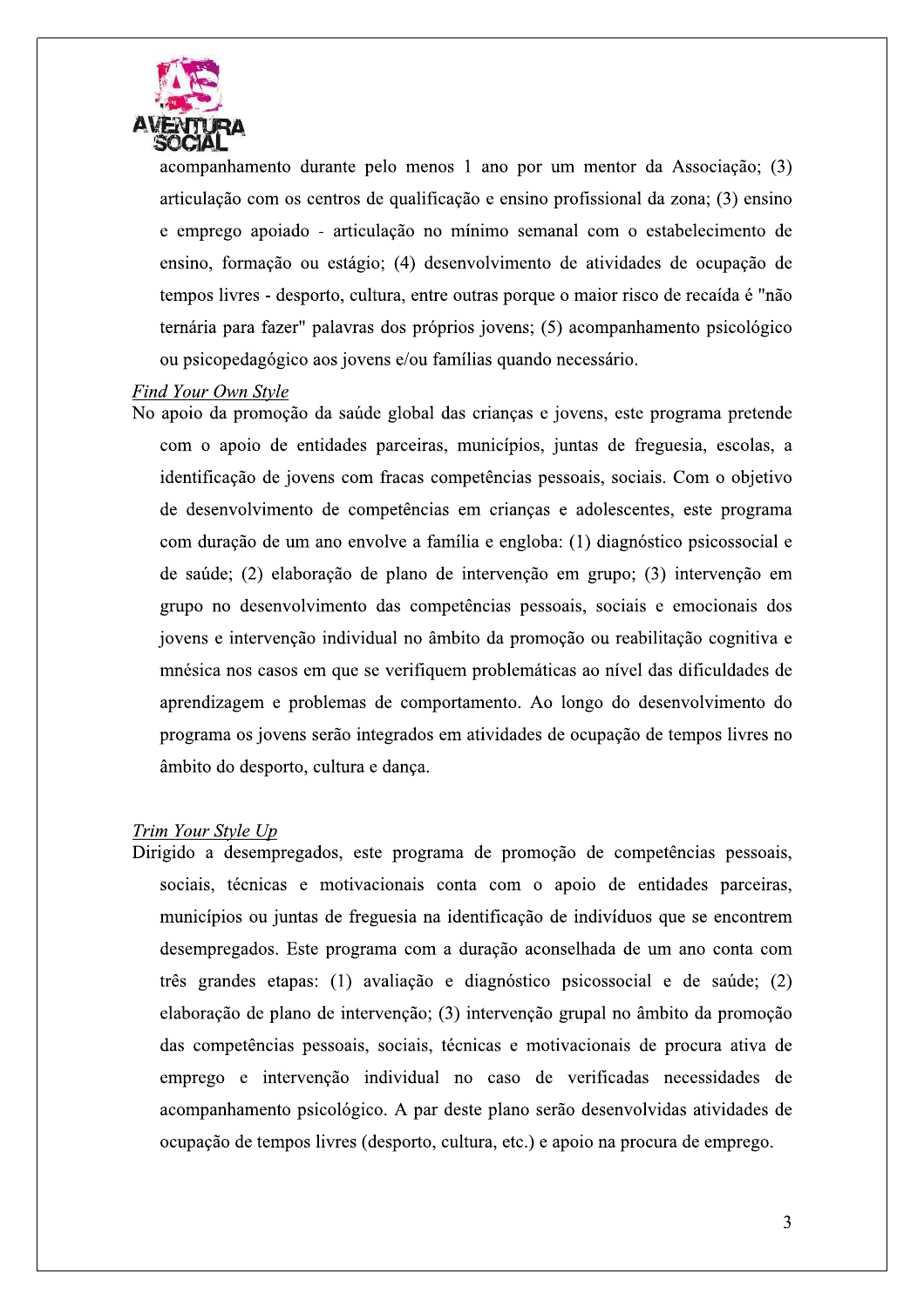

# Find Your Own Age

Envolvendo os adultos e séniores, este programa anual passa pela estimulação e reabilitação cognitiva e mnésica como forma de manter/aumentar as capacidades cognitivas das pessoas com mais de 50 anos. Os adultos e séniores são identificados pelas entidades parceiras, municípios, juntas de freguesia, centros paroquiais, lares, realizando a equipa um diagnóstico psicossocial inicial e posterior plano de intervenção e se necessário, reencaminhamento para outras especialidades ou respostas. O projeto em grupo envolve a família, e engloba (1) um programa de competências pessoais, emocionais e sociais em grupo durante pelo menos 1 ano; (2) atividades de ocupação de tempos livres (desportivas, cultura, dança). No plano individual, caso o problema se relacione com questões cognitivas e executivas, será implementado um programa de promoção ou reabilitação de competências e das capacidades físicas comprometidas. Este programa inclui ainda a vertente comunitária, no âmbito da formação de professores, voluntários e estagiários.

#### Dream Yold

Este projeto gratuito pretende envolver a população com 55 ou mais anos, residente na região da Grande Lisboa, a nível individual ou que se integre numa entidade/instituição (Câmara Municipal, Junta de Freguesia, Associação, Universidade Sénior, Centro Paroquial, Lar, etc.) do distrito. Durante sessões semanais em grupo a desenvolver nas instituições, as pessoas com  $+55$  anos poderão identificar as suas reais necessidades ao nível individual, comunitário e politico, debatê-las e procurar soluções para os seus problemas. Podendo os representantes de cada instituição, num debate mensal em grupo promovido pela equipa do projeto no espaço da Aventura Social, Associação, partilhar as necessidades identificadas e estratégias de resolução com os restantes representantes de cada uma das instituições envolvidas. A metodologia do projeto Dream Yold implica o acompanhamento no diagnóstico psicossocial da população envolvida, apoio inicial na primeira sessão debate a desenvolver na entidade/instituição/freguesia, reunião intermédia, entrevistas de avaliação de processo e reunião final do projeto. Os resultados obtidos através do projeto serão apresentados pelos grupos de trabalho nas respetivas entidades/freguesias, e será produzida uma carta de consenso com apoio da equipa para apresentar ao poder político. Os resultados serão também apresentados pela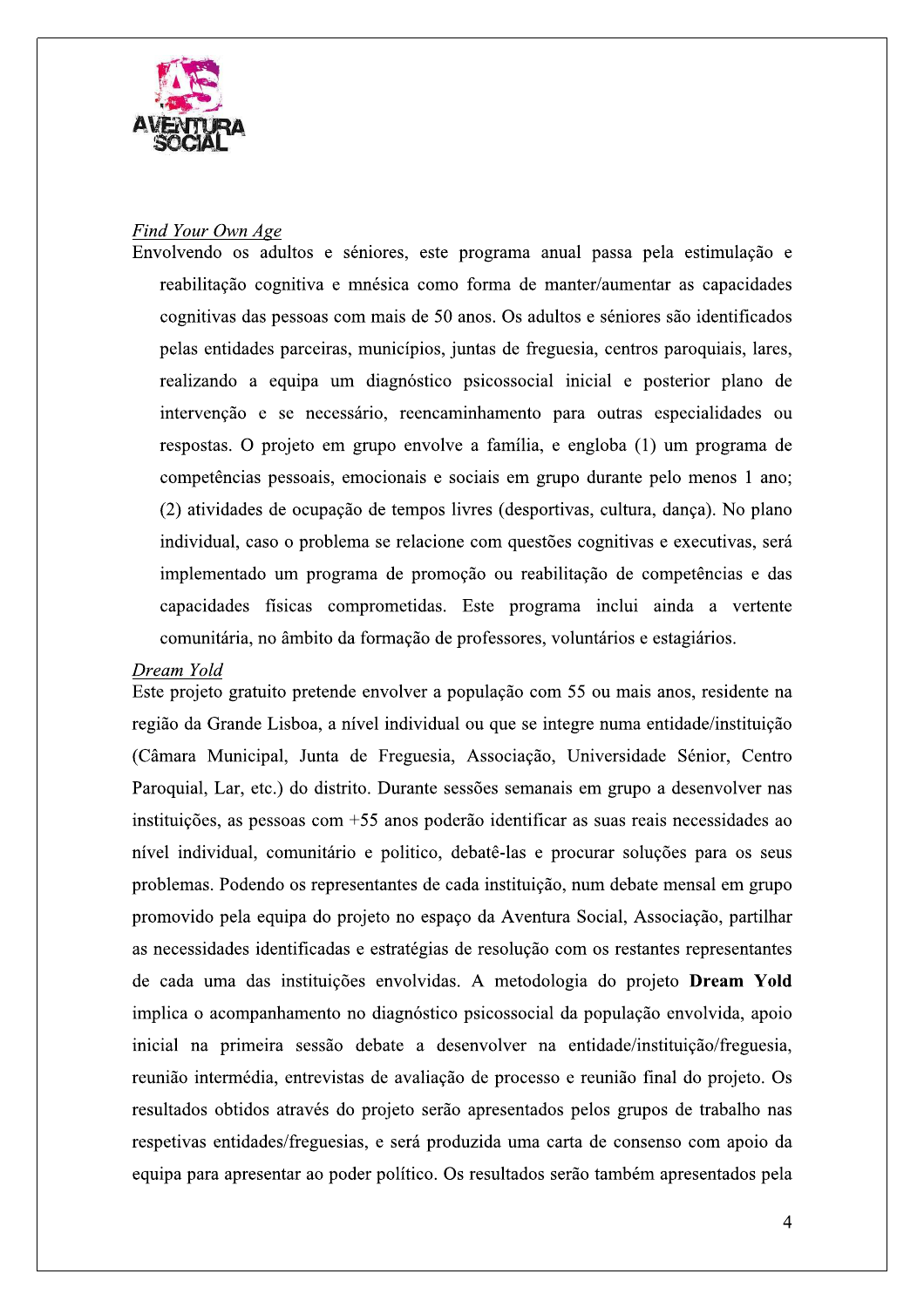

equipa da Aventura Social num congresso nacional e em dois artigos de carácter científico.

# Apoio ao Estudo e Aprendizagem

Proporcionar aos alunos do 1.º, 2.º, 3.º ciclos e ensino secundário um espaço que lhes permita melhorar os conhecimentos, facilitar as aprendizagens e desenvolver métodos, técnicas e hábitos de estudo.

# Gabinete de Apoio Psicológico e Promoção da Saúde (GAPPS)

No âmbito da promoção da saúde global da população, o GAPPS pretende ser um espaco de saúde mental, prestando servicos: (1) Avaliação Psicológica na utilização de meios e técnicas que avaliam e descrevem o funcionamento psíquico da pessoa; (2) Acompanhamento Psicológico com vista à melhoria da sensação de bem-estar, alívio de sintomas ou resolução de crises; (3) Psicoterapia de Apoio no estabelecimento de um processo que permite à pessoa chegar a uma compreensão mais profunda de si; (4) Neurodesenvolvimento e Neuroreabilitação na promoção e/ou reabilitação de competências mnésicas (memória) e cognitivas (exercício mental) em crianças com necessidades educativas especiais ou com problemas de comportamento e em séniores com declínio cognitivo; (5) Aconselhamento Parental e Familiar com vista ao aconselhamento no contexto relacional da família, fornece estratégias e métodos facilitadores; e um espaço de saúde física na promoção de atividades desportivas.

#### Formação

Desenvolvimento de competências pessoais e profissionais no âmbito da psicologia e educação em cursos, *workshops*, *ateliers* ministrados pelos nossos profissionais especializados.

#### Supervisão e Consultoria

Supervisão clínica - serviço de orientação a técnicos na sua prática profissional; Consultoria - serviço de diagnóstico, apoio e intervenção a instituições/entidades.

# Investigação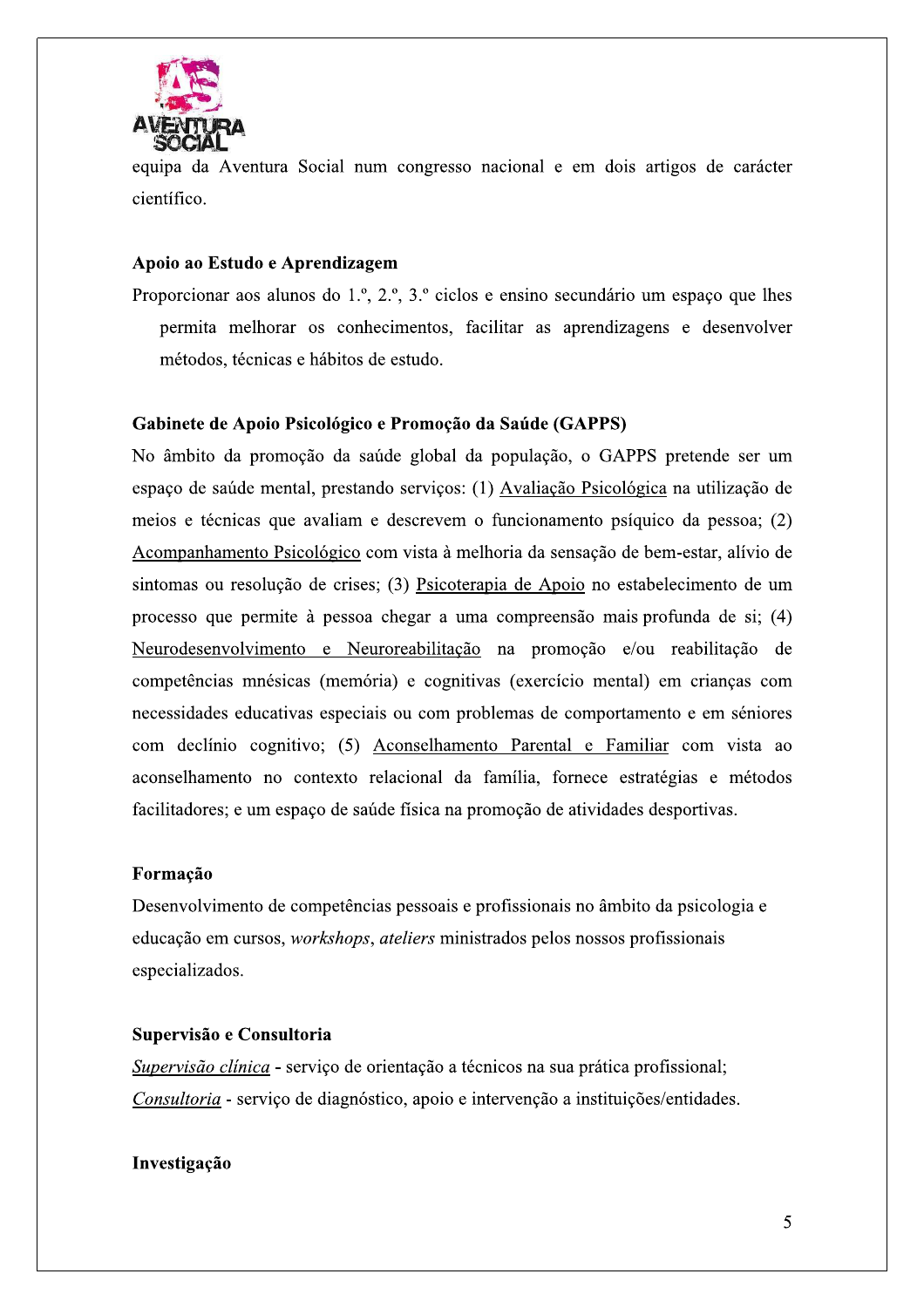

Prestação de serviços de investigação com vista à promoção de desenvolvimento de novos conhecimentos e de serviços de diagnóstico psicossocial em municípios e freguesias. Para conhecer os nossos trabalhos visite a nossa página web www.aventurasocial.com.

# Apoio Domiciliário

Prestação de serviços de apoio a séniores ou pessoas dependentes.

# **PROJETOS FINANCIADOS**

PROJETOS DE ÂMBITO INTERNACIONAL COM FINANCIAMENTO INTERNACIONAL

| <b>Título</b> | RICHE - Putting Together Practices In The Area Of Mental           |  |  |
|---------------|--------------------------------------------------------------------|--|--|
|               | <b>Health With Children And Adolescents. Rede Internacional</b>    |  |  |
| Autores       | Margarida Gaspar de Matos, Tania Gaspar, Celeste Simões, Gina      |  |  |
|               | Tomé. Colaboração de alunos de doutoramento, mestrado e            |  |  |
|               | licenciatura da FMH                                                |  |  |
| Financiamento | 7.° Programa Quadro: $> 25000 \in$                                 |  |  |
|               |                                                                    |  |  |
|               |                                                                    |  |  |
| <b>Título</b> | Youths Sexual Violence - Putting together practices in the area of |  |  |
|               | violence and sexual violence with children and adolescents. Rede   |  |  |
|               | <b>Internacional</b>                                               |  |  |
| Autores       | Margarida Gaspar de Matos, Lúcia Ramiro, Marta Reis, Tania         |  |  |
|               | Gaspar, Celeste Simões. Colaboração de alunos de doutoramento,     |  |  |
|               | mestrado e licenciatura da FMH                                     |  |  |

PROJETO DE ÂMBITO INTERNACIONAL COM FINANCIAMENTO NACIONAL

**Título** Comportamentos De Saúde Em Jovens - Rede Europeia Health Behaviour In School Aged Children/Organização Mundial De Saúde - Portugal Continental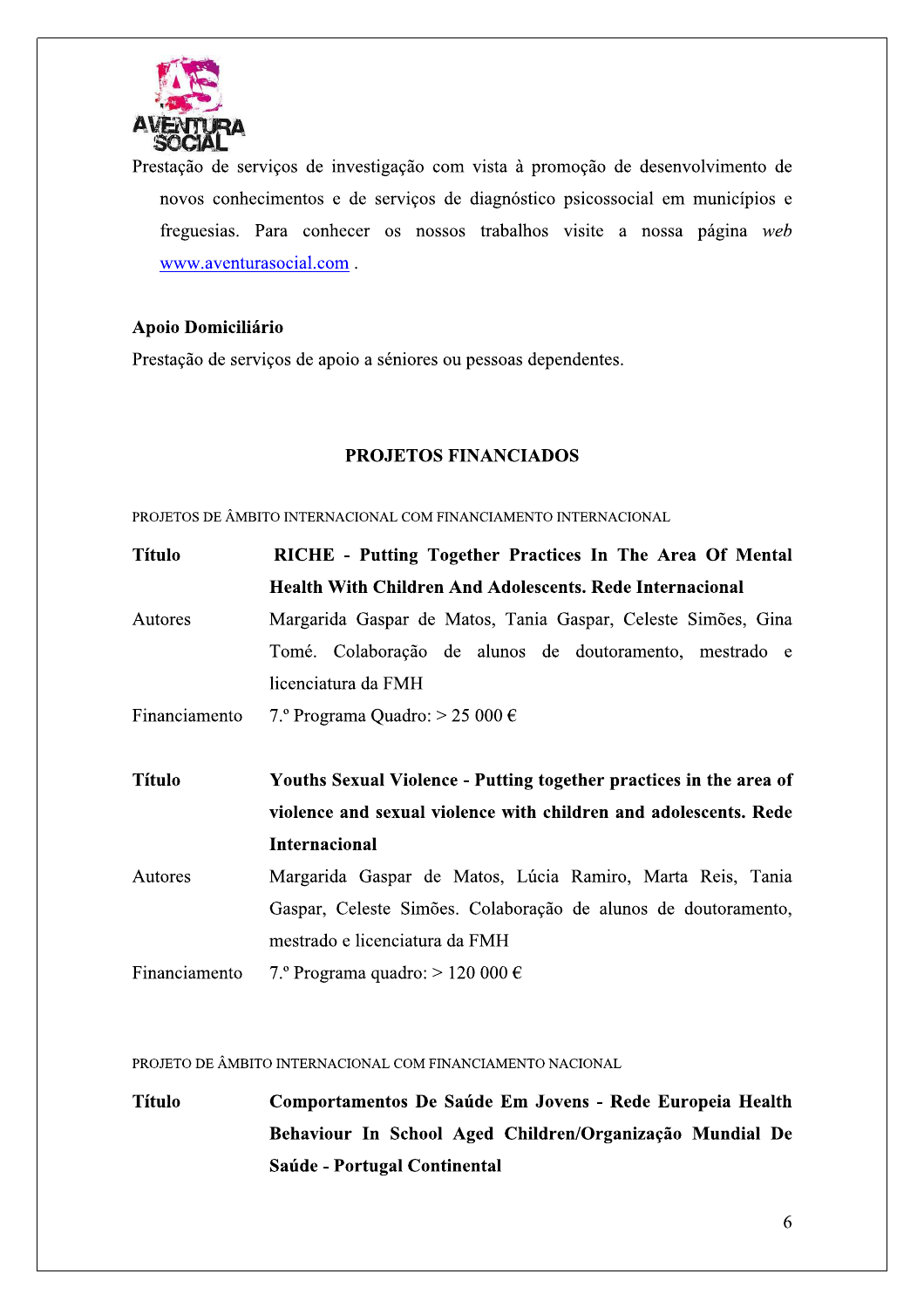

| Âmbito        | Estudo dos comportamentos de saúde em jovens em idade escolar em |  |  |
|---------------|------------------------------------------------------------------|--|--|
|               | Portugal Continental, realizado em Portugal desde 1996 (estudo   |  |  |
|               | piloto) e desde 1998, de 4 em 4 anos.                            |  |  |
| Autores       | Margarida Gaspar de Matos, Celeste Simões, Tania Gaspar, Paula   |  |  |
|               | Lebre, José Alves Diniz, Colaboração de alunos de doutoramento,  |  |  |
|               | mestrado e licenciatura da FMH                                   |  |  |
| Financiamento | $36.000 \text{E}$ DGE – CMD                                      |  |  |

#### PROJETO DE ÂMBITO NACIONAL COM FINANCIAMENTO NACIONAL

| <b>Título</b> | Dream Teens: A voz dos jovens em dicurso directo          |  |
|---------------|-----------------------------------------------------------|--|
| Âmbito        | A voz dos jovens na mudança de comportamentos e políticas |  |
| Autores       | Margarida Gaspar de Matos e Equipa Aventura Social        |  |
| Financiamento | Fundação Calouste Gulbenkian – em execução                |  |

# PROJETOS SUBMETIDOS PARA FINANCIAMENTO

| <b>Título</b> | <b>Projeto Gerações</b>                                        |
|---------------|----------------------------------------------------------------|
| Âmbito        | Financiamento de um meio de transporte adaptado à população da |
|               | Aventura Social                                                |
| Programa      | Fundação Montepio                                              |
| Situação      | A aguardar decisão                                             |

#### Projeto Gerações: cidadania ativa, prevenção e reabilitação **Título** neuropsicológica

**Âmbito** Dirigido à população com mais de 65 anos (profissionalmente ativa, desempregada e/ou reformada) com os objetivos: promover a qualidade de vida, o bem-estar físico, social e mental desta população ao nível da comunidade; promover a individualidade e autonomia de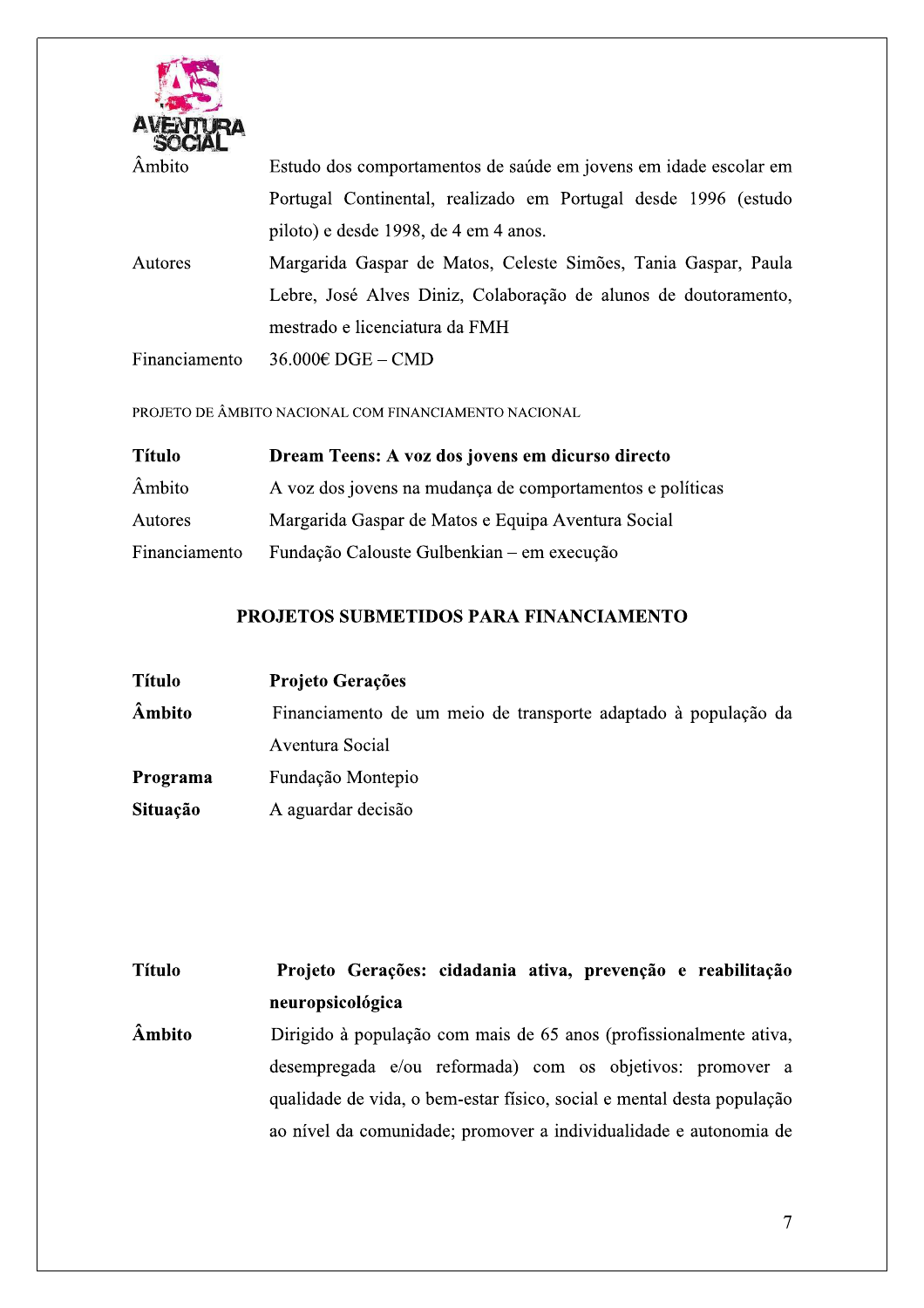

cada um - ajudar a fazer e não a replicar; desmistificar o envelhecimento, otimizar a representação social de envelhecimento Programa **BPI** Séniores Situação Não atribuído **Título** Projeto Gerações Âmbito Na população com mais de 50 anos pretende-se: 1) Compreender e caracterizar necessidades e oportunidades; 2) Diagnóstico, prevenção e reabilitação neuropsicológica; 3) Promover a cidadania ativa como prevenção do isolamento, sintomas depressivos e demenciais Programa Banco de Inovação Social Situação Não atribuído **Título Projeto NeuroIntervir** Âmbito Na população com mais de 65 anos pretende-se: Compreender e caracterizar as necessidades e oportunidades; 2) Diagnostivar, prevenir e reabilitar a nível cognitivo, mnésico e psicossocial através de apoio presencial e à distância através de um software de apoio; 3) Formar a família na prestação de apoio Programa Economia Social Jovem - Optimus Alive'14 Situação Não atribuído

# **Título Projeto** Flor porta-a-porta Âmbito Promover três grandes objetivos: 1) Diagnóstico psicossocial e saúde; 2) Prestar apoio domiciliário diário ao nível da reabilitação psicológica e/ou neuropsicológica, psicomotora e de satisfação de outras necessidades básicas (alimentação, higiene, saúde); 3) Promover a mobilidade e participação social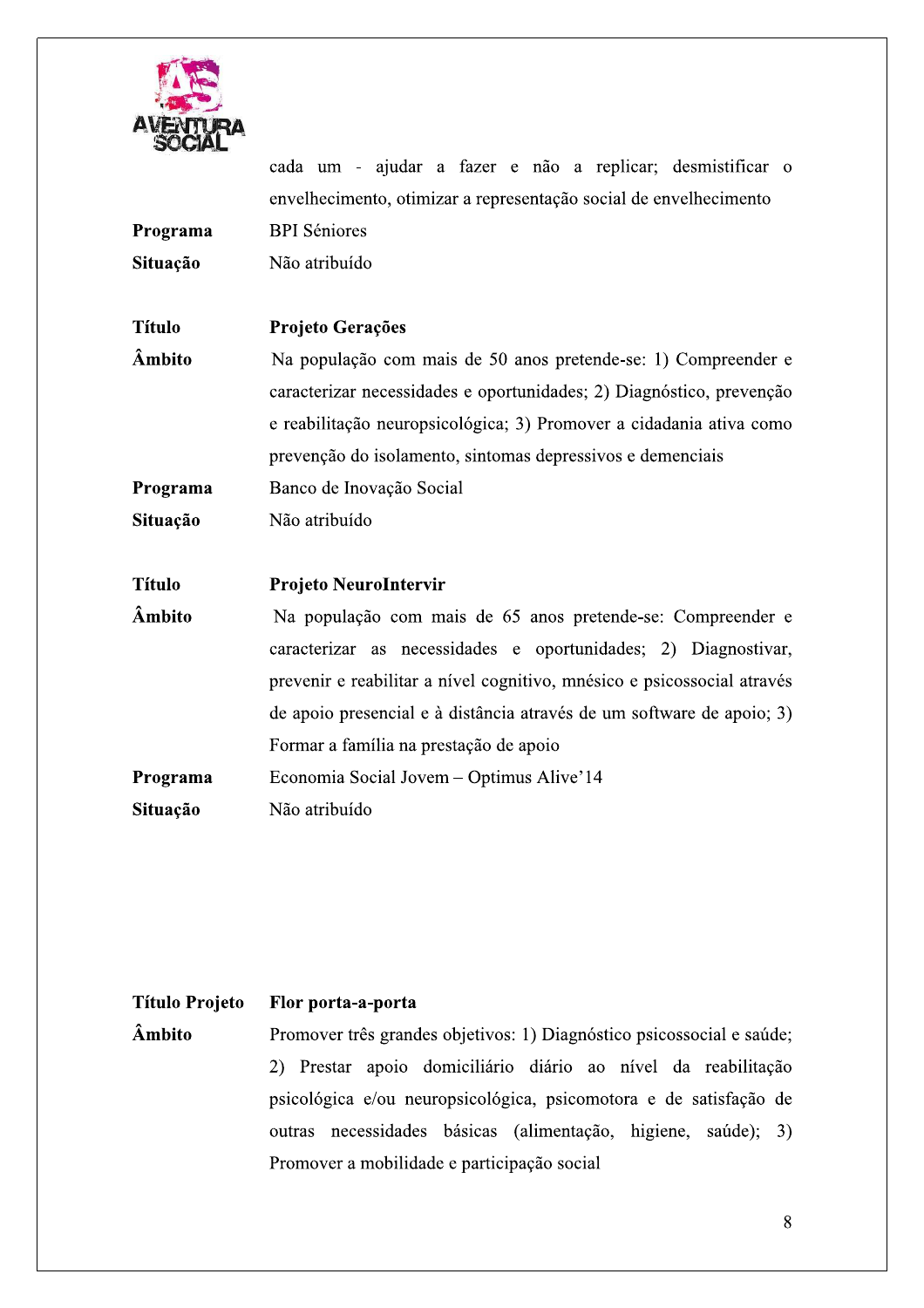

| Programa      | SIC Esperança                                                         |  |
|---------------|-----------------------------------------------------------------------|--|
| Situação      | Não atribuído                                                         |  |
| <b>Título</b> | Alvalade: Geração Inovação - E5G                                      |  |
| Âmbito        | Diminuir a taxa de desocupação e desemprego nos jovens dos 16 aos     |  |
|               | 30 anos, pertencentes a minorias étnicas e residentes na freguesia de |  |
|               | Alvalade                                                              |  |
| Programa      | Escolhas                                                              |  |
| Situação      | Não atribuído                                                         |  |
| <b>Título</b> | InovAlcântara                                                         |  |
| Âmbito        | Diminuir a taxa de desocupação e desemprego nos jovens dos 16 aos     |  |
|               | 30 anos, pertencentes a minorias étnicas e residentes na freguesia de |  |
|               | Alcântara                                                             |  |
| Programa      | SIC Esperança                                                         |  |
| Situação      | Aguarda decisão                                                       |  |
| <b>Título</b> | <b>BE PART!</b>                                                       |  |
| Âmbito        | Desenvolvimento, implementação, avaliação de um programa de           |  |
|               | intervenção com o objetivo de reduzir as desigualdades nutricionais   |  |
|               | escolas através do desenvolvimento de conhecimento e<br>nas           |  |
|               | competências para a mudança de hábitos alimentares.                   |  |
| Programa      | <b>EEA</b> Grants                                                     |  |
| Situação      | Não atribuído                                                         |  |
|               |                                                                       |  |
| <b>Título</b> | <b>Jovens Ativos com mais Futuro</b>                                  |  |
| Âmbito        | Desenvolvimento de uma intervenção ao nível da promoção das           |  |
|               | competências pessoais, emocionais e sociais, alidas à prática de      |  |
|               | atividade física como forma de diminuir o abandono escolar precoce,   |  |
| Programa      | diminuir a desocupação e o sedentarismo                               |  |
|               | Fundação Dechatlon                                                    |  |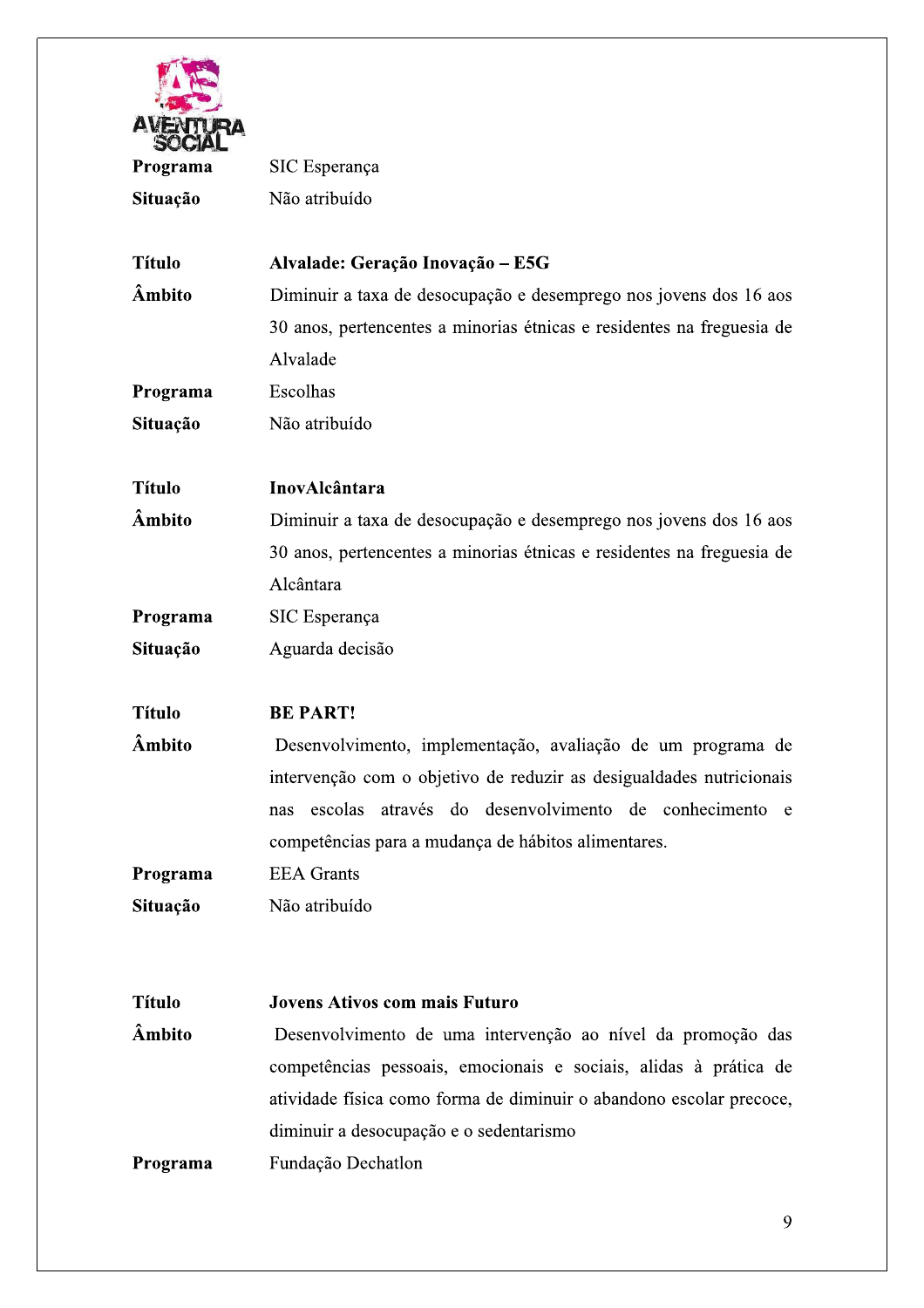

Aguarda decisão

| <b>Título</b> | <b>Dream Yold</b>                                                 |  |  |
|---------------|-------------------------------------------------------------------|--|--|
| <b>Âmbito</b> | Dar voz às pessoas com mais de 55 anos nos seus comportamentos de |  |  |
|               | saúde e bem-estar.                                                |  |  |
| Programa      | Fundação Millennium                                               |  |  |
| Situação      | Aguarda decisão                                                   |  |  |

# **PROTOCOLOS**

Universidade Lusíada de Lisboa Fundação PT Casa Pia de Lisboa Ordem dos Psicólogos Portugueses Nuclisol Jean Piaget Museu Berardo Fundação INATEL - (em curso) Câmara Municipal de Loures – (em curso)  $Exército - (em curso)$ Serviços Sociais da Guarda Nacional Republicana – (em curso)

# **COLABORAÇÕES**

Associação de Auxílio de São Sebastião da Pedreira Câmara Municipal de Loures Câmara Municipal de Odivelas Junta de Freguesia de Alvalade Liga Portuguesa contra as Doenças Reumáticas

# REUNIÕES PARA ESTABELECIMENTO DE PARCERIAS

Entidade: Câmara Municipal de LisboDepartamento de Ação Social e Programa

Local de Habitação)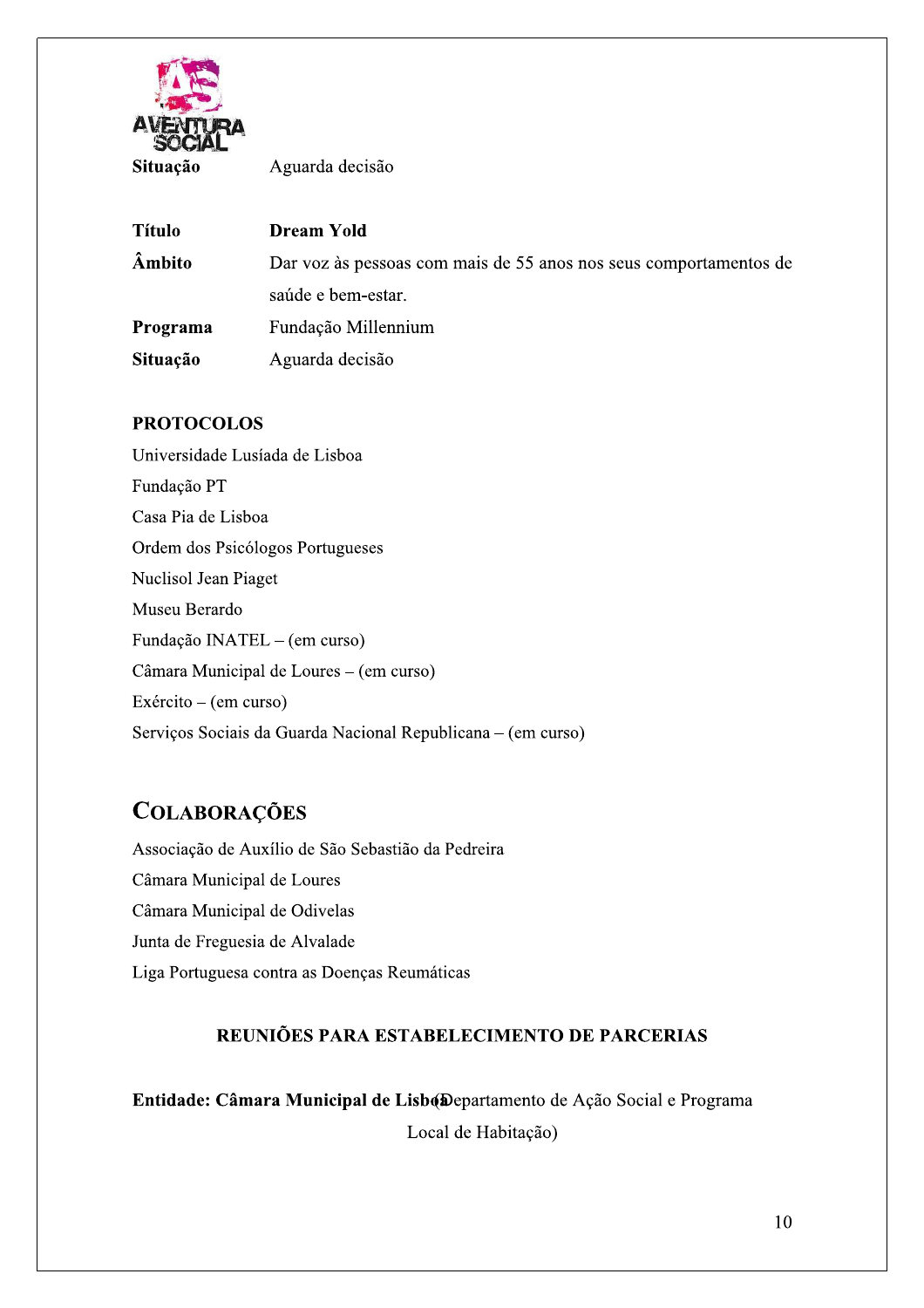

s envelhecimento e isolamento social: falta de resposta ao nível da saúde mental: falta de resposta na área da formação e emprego iovem: aumento do desempreg go: gravidez na adolescência entre outros Resposta Inse scrição na Rede Social (CLAS), pedido de apoio cimento e isolamento social; falta de resposta ao n<br>
nental; falta de resposta na área da formação e en<br>
umento do desemprego; gravidez na adolescêr<br>
tros<br>
o na Rede Social (CLAS), pedido de apoio<br>
ro para 2015<br>
mos respos financeiro para 2015 Situação Aguardamos resposta face à proposta.

# Entidade: Câmara Municipal de Loures

| Necessidades | Diagnóstico de comportamentos de risco psicossociais e escassez |
|--------------|-----------------------------------------------------------------|
|              | de programas de promoção de competências na comunidade          |
| Resposta     | Apresentação de propostas de desenvolvimento de programas no    |
|              | concelho; Parceiros no âmbito do Fórum Nacional de Álcool e     |
|              | Saúde                                                           |
| Situação     | Em execução                                                     |

# Entidade: Ministério da Justiça

|              | Entidade: Ministério da Justiça                                 |
|--------------|-----------------------------------------------------------------|
| Necessidades | Formação de oficiais de justica e apoio aos jovens com          |
|              | medida de reabilitação na comunidade                            |
| Resposta     | Foi enviado um orçamento para apoiar o jovens com               |
|              | medida de reabilitação na comunidade por parte da Aventura      |
|              | Social, preparação de uma candidatura conjunta ao financiamento |
|              | europeu Horizonte 2020                                          |
| Situação     | Aguardamos resposta face à proposta.                            |
|              |                                                                 |
|              |                                                                 |
|              |                                                                 |
|              |                                                                 |

# Entidade: Comissão Nacional de Proteção de Crianças e Jovens em Risco

**Necessidades** s Formação e supervisão das equipas da CPCJ, acompanhamento cão de Crianças e Jovens em Risco<br>são das equipas da CPCJ, acompanhamento<br>anças e famílias em risco e perigo<br>11 psicossocial das criancas e famílias em risco e perigo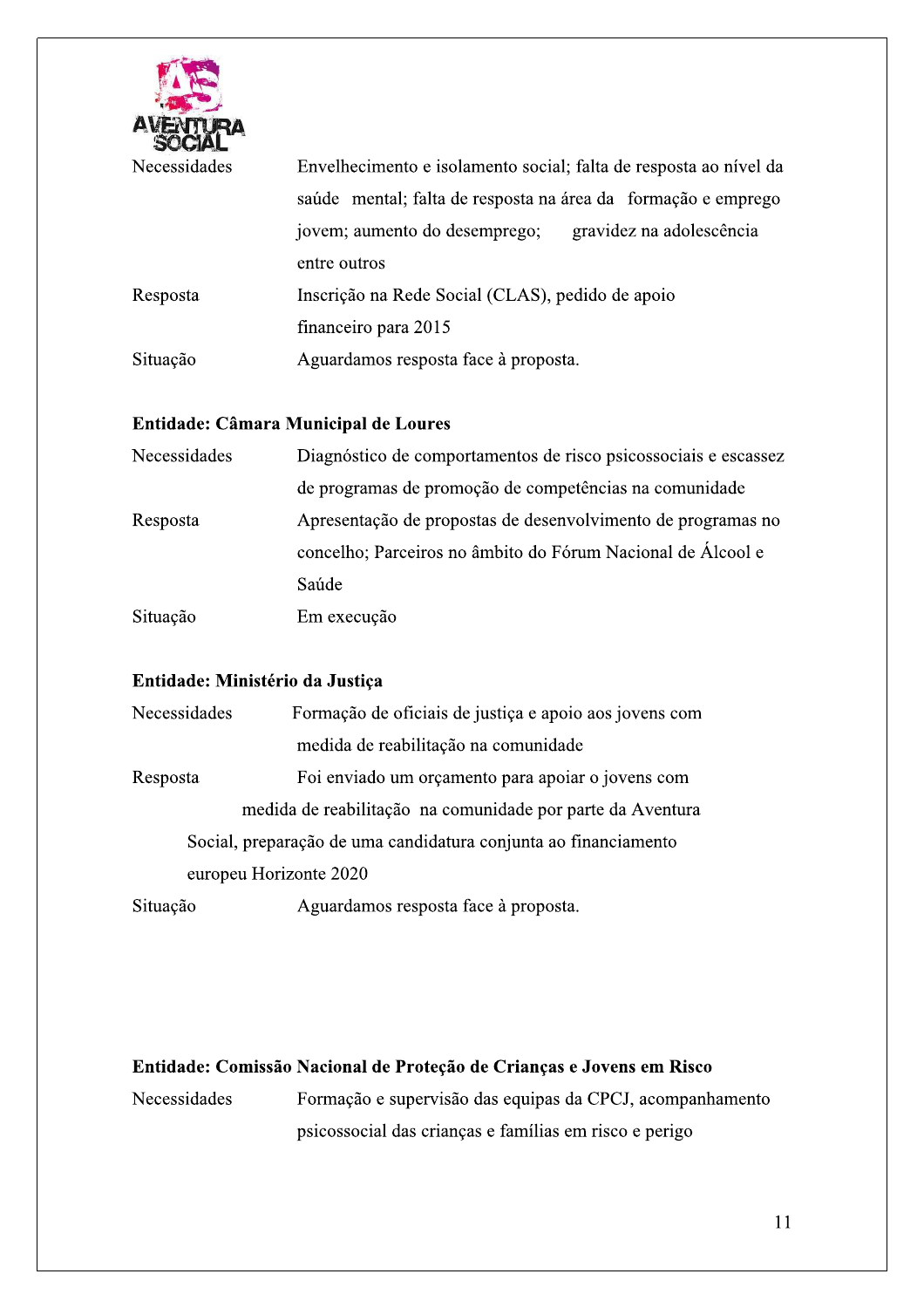

Foi enviada uma proposta de colaboração no âmbito das necessidades identificadas e das competências da equipa Aventura Social

Situação Aguardamos resposta face à proposta.

# **Entidade: Nuclisol Jean Piaget**

| Necessidades | Problemas negligencia e falta de competências parentais e      |
|--------------|----------------------------------------------------------------|
|              | comportamento pessimista das equipas de intervenção na         |
|              | comunidade                                                     |
| Resposta     | Proposta de uma formação e supervisão de equipas técnicas para |

promoção de competências prosociais e perspetiva otimista, candidatura a programa de financiamento Europeu para a promoção de competências parentais na prevenção dos comportamentos de risco

Situação Aguardamos resposta face à proposta.

# Entidade: Universidade Lusiada de Lisboa

| Necessidades | Integração de estágios académicos e profissionais na área da    |
|--------------|-----------------------------------------------------------------|
|              | Psicologia Clinica e supervisão clinica                         |
| Resposta     | Integração de dois estagiários académicos na área da Psicologia |
|              | Cínica                                                          |
| Situação     | Em execução.                                                    |

# Entidade: Santa Casa da Misericórdia de Lisboa

| Necessidades | Inexistência de acompanhamento psicológico, número reduzido |                         |  |
|--------------|-------------------------------------------------------------|-------------------------|--|
|              | de                                                          | técnicos de intervenção |  |
| Pedidos      | Não foi realizado pedido                                    |                         |  |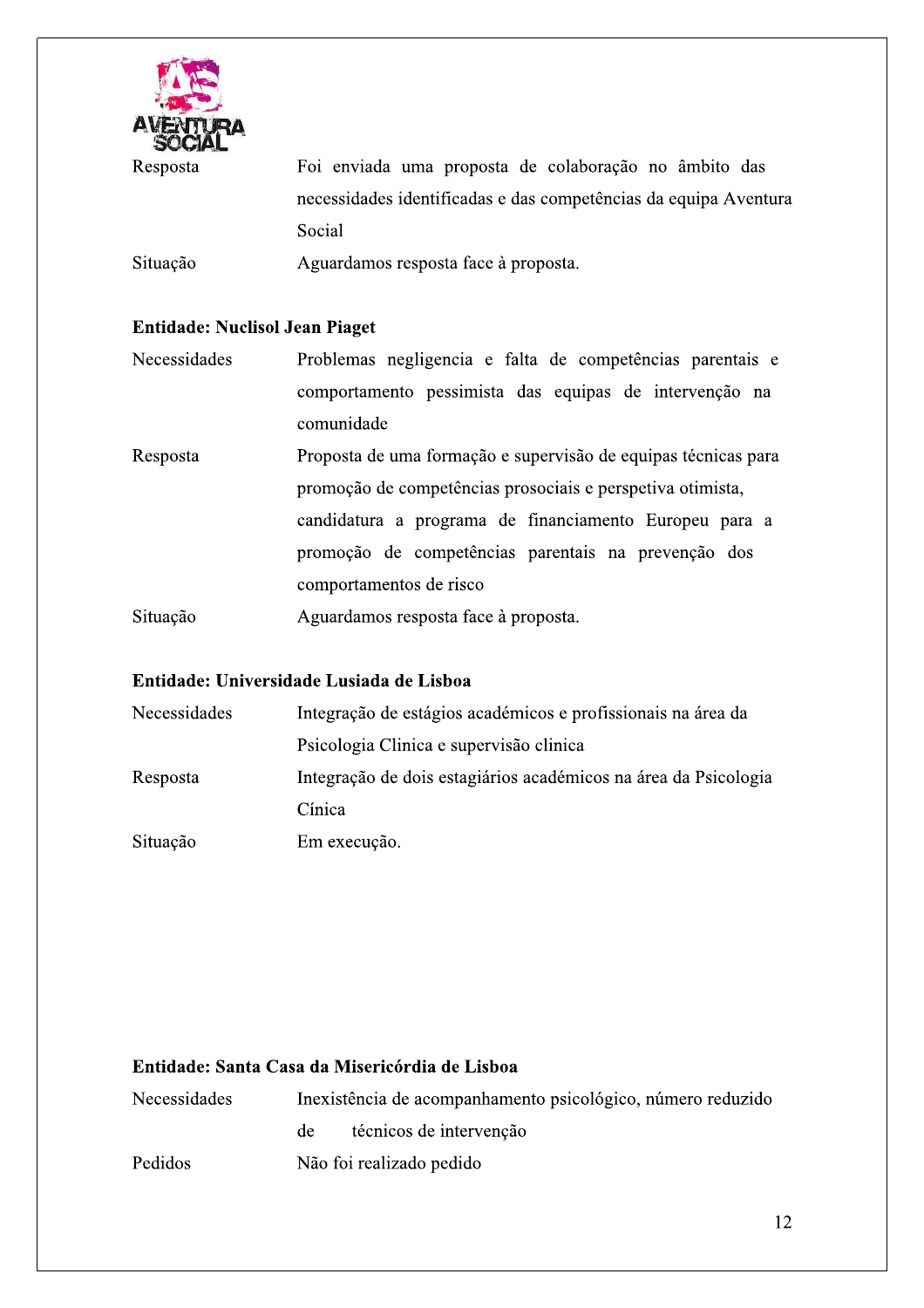

Situação

Foram fornecidos materiais sobre os serviços, ficando a Santa Casa da Misercórdia de analisar estabelecimento de parceria A aguardar resposta.

# Entidade: Federação das Associações de Pais de Sintra

| Em averiguar necessidades junto das associações de pais do   |  |
|--------------------------------------------------------------|--|
| concelho                                                     |  |
| Curriculum vitae da Aventura Social                          |  |
| Ficaram de fazer divulgação da Aventura Social no Concelho e |  |
| analisar os trabalhos por nós desenvolvidos                  |  |
| A aguardar resposta.                                         |  |
|                                                              |  |

# Entidade: Agrupamento de Escolas de Marvila

| Necessidades | Elevado número de crianças com necessidades educativas          |
|--------------|-----------------------------------------------------------------|
|              | especiais (mais de 100); alta taxa de insucesso escolar; grande |
|              | números de casos de gravidez na adolescência                    |
| Pedidos      | Intervenção ao nível do insucesso escolar, desenvolvimento de   |
|              | programas de promoção da saúde e acompanhamento psicológico     |
|              | a realizar gratuitamente.                                       |
| Resposta     | Devido à inexistência de recursos económicos, foi proposto o    |
|              | desenvolvimento de um programa de promoção de competências      |
|              | pessoais e sociais gratuitamente                                |
| Situação     | A aguardar resposta à proposta.                                 |

# Entidade: Junta de Freguesia da Costa da Caparica

| <b>Necessidades</b> | Escasso apoio à população sénior                            |
|---------------------|-------------------------------------------------------------|
| Pedidos             | Programa de promoção de competências pessoais e sociais com |
|                     | idosos, ações de sensibilização na comunidade               |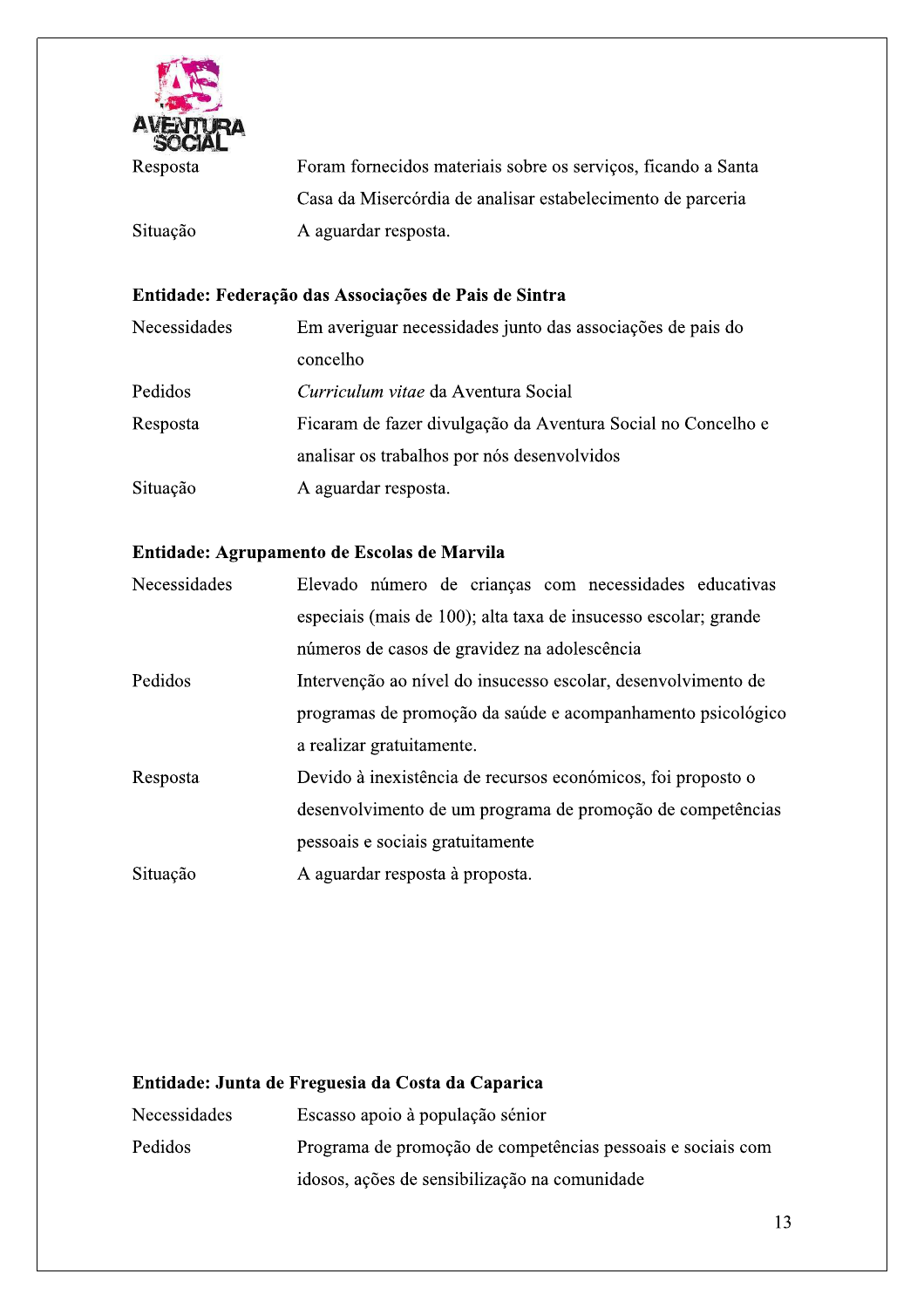

| Resposta | Ficaram de analisar a proposta e dar resposta |
|----------|-----------------------------------------------|
| Situação | A aguardar resposta à proposta.               |

# Entidade: Junta de Freguesia de São Domingos de Benfica

| Necessidades | Escasso apoio à população sénior                            |
|--------------|-------------------------------------------------------------|
| Pedidos      | Programa de promoção de competências pessoais e sociais com |
|              | idosos                                                      |
| Resposta     | Ficaram de analisar a proposta e dar resposta               |
| Situação     | Neste momento não têm interesse.                            |

# Entidade: Associação de Pais Horta Nova

| Necessidades | A Junta de Freguesia e associações da área têm vindo a dar       |
|--------------|------------------------------------------------------------------|
|              | resposta ao nível da promoção de competências pessoais e sociais |
|              | e acompanhamento psicológico                                     |
| Pedidos      | Programa de promoção de competências pessoais e sociais com      |
|              | idosos crianças gratuitamente porque a associação e escola não   |
|              | têm recursos                                                     |
| Resposta     | Aventura Social ficou de analisar a possibilidade de desenvolver |
|              | este trabalho                                                    |
| Situação     | Aventura Social encontra-se a analisar o pedido.                 |

# Entidade: Junta de Freguesia de Águas Livres

| Necessidades | Fraco apoio à população sénior e desempregada               |
|--------------|-------------------------------------------------------------|
| Pedidos      | Programa de promoção de competências pessoais e sociais com |
|              | séniores e desempregados                                    |
| Resposta     | Ficaram de analisar a proposta e dar resposta               |
| Situação     | A aguardar resposta à proposta.                             |
|              |                                                             |

# Entidade: Junta de Freguesia de Camarate

| <b>Necessidades</b> | Escasso apoio à população sénior                            |
|---------------------|-------------------------------------------------------------|
| Pedidos             | Programa de promoção de competências pessoais e sociais com |
|                     | idosos, ações de sensibilização na comunidade               |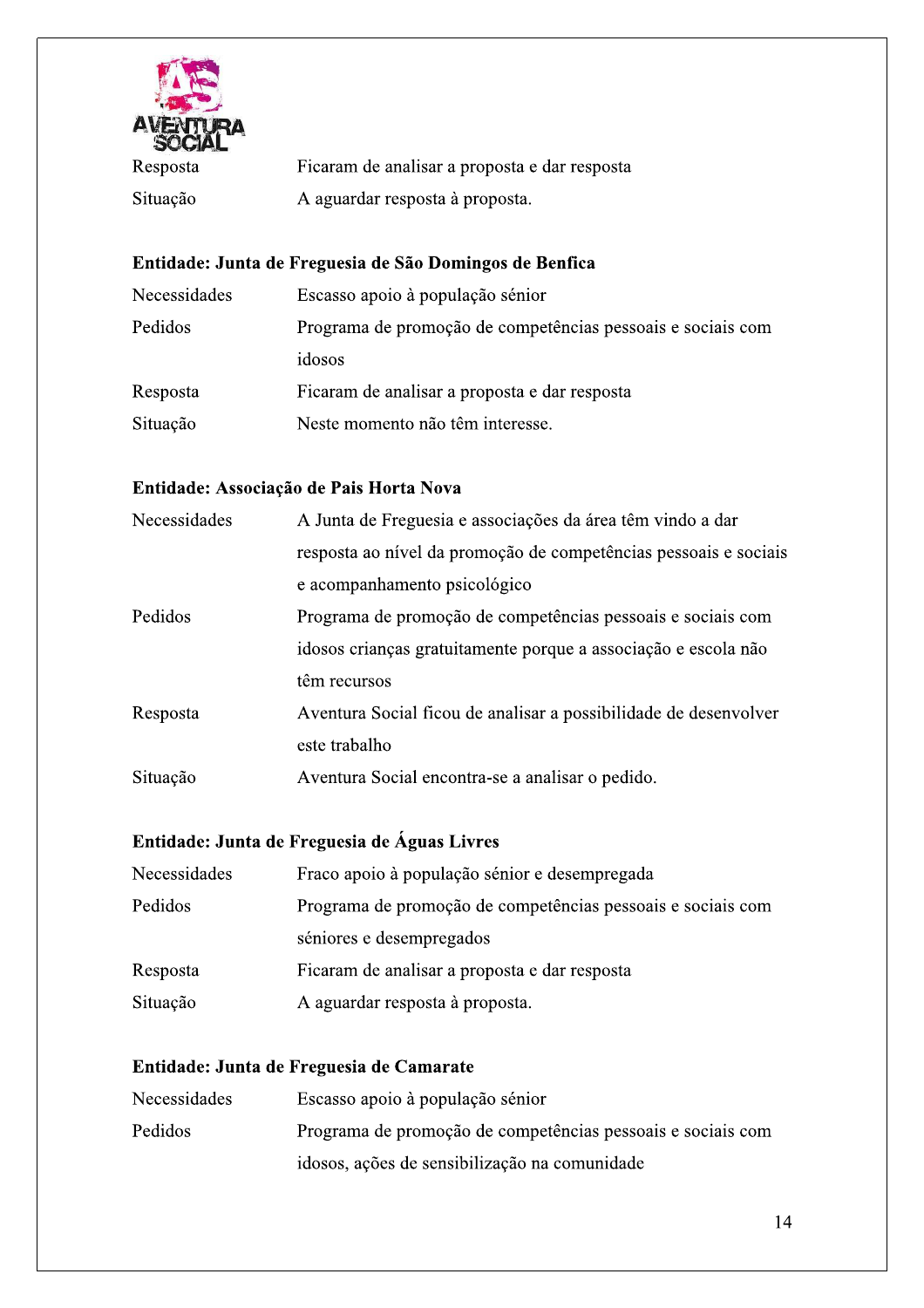

Ficaram de analisar a proposta e dar resposta A Junta de Freguesia informou que neste momento não tem possibilidade de apoiar o desenvolvimento da intervenção, mas facultou contactos de associações da área.

# Entidade: Junta de Freguesia da Trafaria

| Necessidades | Fraco apoio à população sénior                                 |
|--------------|----------------------------------------------------------------|
| Pedidos      | Programa de promoção de competências pessoais e sociais com    |
|              | idosos, ações de sensibilização na comunidade                  |
| Resposta     | Ficaram de analisar a proposta e dar resposta                  |
| Situação     | A Junta de Freguesia informou que neste momento não é possível |
|              | desenvolver uma intervenção neste âmbito.                      |

# Entidade: Junta de Freguesia de Arroios

| Necessidades | Avaliação e o acompanhamento psicológico são insuficientes |
|--------------|------------------------------------------------------------|
| Pedidos      | Gabinete de avaliação e acompanhamento psicológico         |
| Resposta     | Ficaram de analisar a proposta e dar resposta              |
| Situação     | A aguardar resposta à proposta.                            |

# Entidade: Associação de Pais Vasco Santana

| Necessidades | Elevado n.º de crianças e jovens com necessidades educativas      |
|--------------|-------------------------------------------------------------------|
|              | especiais, fracas competências para gestão de conflitos           |
| Pedidos      | Interesse num programa de promoção de competências pessoais e     |
|              | sociais para jovens no âmbito da promoção de estratégias ao nível |
|              | da gestão de conflitos                                            |
| Resposta     | Ficaram de analisar viabilidade junto dos outros pais e escola    |
| Situação     | A aguardar resposta.                                              |

# Entidade: Junta de Freguesia de Pontinha-Famões

Necessidades Inexistência de serviços de avaliação e acompanhamento psicológico, elevado número de casos de gravidez na adolescência e de exploração sexual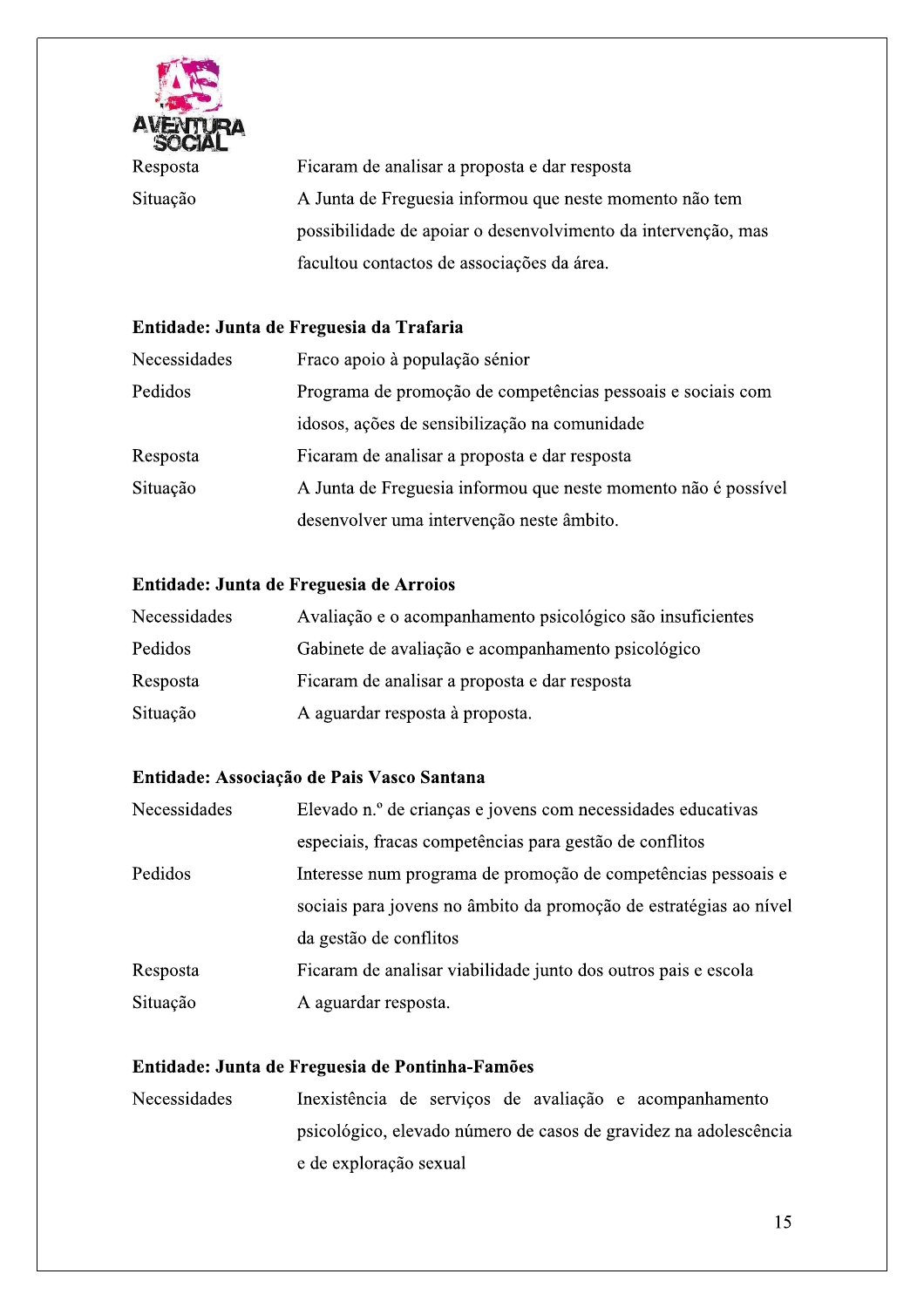

| Pedidos  | Gabinete de avaliação e acompanhamento psicológico e          |
|----------|---------------------------------------------------------------|
|          | dinamização de ações de promoção da saúde                     |
| Resposta | Ficaram de analisar a proposta e dar resposta, informando que |
|          | dispõem de escassos recursos financeiros                      |
| Situação | A aguardar resposta à proposta.                               |

# Entidade: Junta de Freguesia da Misericórdia

| Necessidades | Inexistência de um diagnóstico social da freguesia              |
|--------------|-----------------------------------------------------------------|
| Pedidos      | Diagnóstico social dos 14.000 habitantes da freguesia           |
| Resposta     | Pedido de mais elementos para elaboração de proposta            |
| Situação     | Não obtivemos resposta a pedido. Junta de Freguesia encontra-se |
|              | sem verba. Pertencemos a rede social da freguesia.              |

# Entidade: Centro Paroquial da Penha de França

| Necessidades | Apoio domiciliário noturno e atividades de tempos livres para     |
|--------------|-------------------------------------------------------------------|
|              | crianças de 5.º ano                                               |
| Pedidos      | Serviços de apoio domiciliário noturno                            |
| Resposta     | Aventura Social não tem possibilidade de prestar serviço de apoio |
|              | domiciliário noturno, no entanto, solicitou espaço ao Centro      |
|              | Paroquial da Penha de França para desenvolvimento de atividades   |
|              | de tempos livres para crianças de 5.º ano.                        |
| Situação     | Não houve resposta quanto à cedência ou arrendamento de espaço    |
|              | a baixo custo.                                                    |

# Entidade: Junta de Freguesia da Penha de França

| Necessidades | Já tinha resposta para as necessidades |
|--------------|----------------------------------------|
| Pedidos      | Não se aplica                          |
| Resposta     | Não se aplica                          |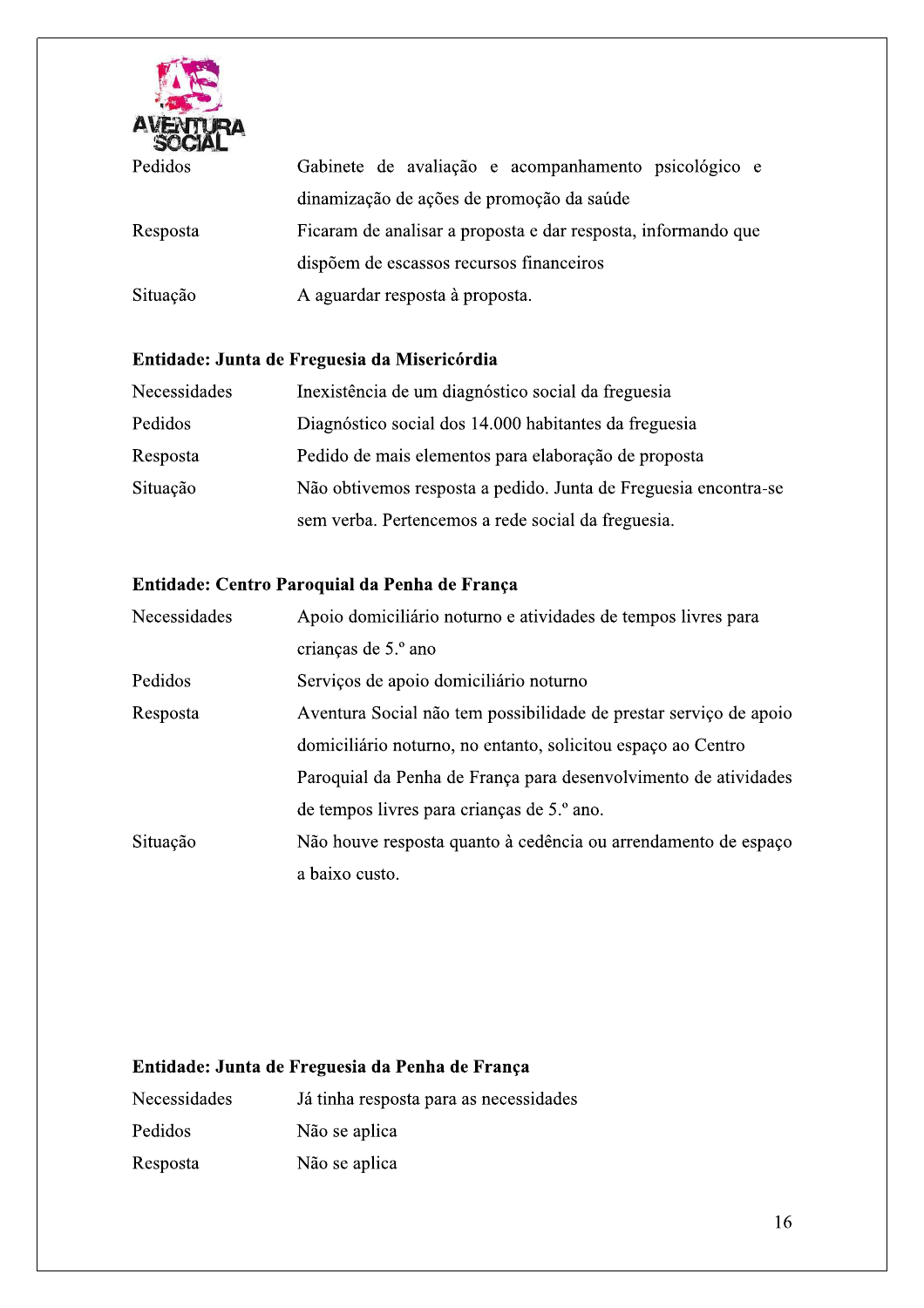

Não existe necessidade de intervenção por parte da Aventura Social.

|              | Entidade: Junta de Freguesia de Alcântara e Associação Pro-Alcântara |
|--------------|----------------------------------------------------------------------|
| Necessidades | Número elevado de população idosa com sintomas demenciais e          |
|              | isolamento social, falta de diagnóstico psicossocial, promoção de    |
|              | competência sociais e pessoais em contexto escolar, elevado          |
|              | número de desempregados                                              |
| Pedidos      | Desenvolver projecto "intervir", apoio no diagnóstico                |
|              | psicossocial, colaboração com a Universidade Sénior, programa        |
|              | de promoção de competências com idosos e desempregados               |
| Resposta     | Foram enviadas as propostas                                          |
| Situação     | Aguardar resposta à proposta e apoio no diagnóstico psicossocial     |
|              | em curso.                                                            |

# Entidade: Junta de Freguesia do Areeiro

| Necessidades | Diagnóstico psicossocial de um bairro desfavorecido em termos |
|--------------|---------------------------------------------------------------|
|              | socioeconómicos e modelos de intervenção                      |
| Resposta     | Demonstraram interesse em fazer candidaturas conjuntas para   |
|              | financiamento                                                 |
| Situação     | Avalia se oportunidades de candidaturas conjuntas para        |
|              | financiamento.                                                |

# Entidade: Junta de Freguesia do Beato

População envelhecida, com estatuto socioeconomico baixo e Necessidades necessidades ao nível da avaliação, acompanhamento psicológico e promoção de saúde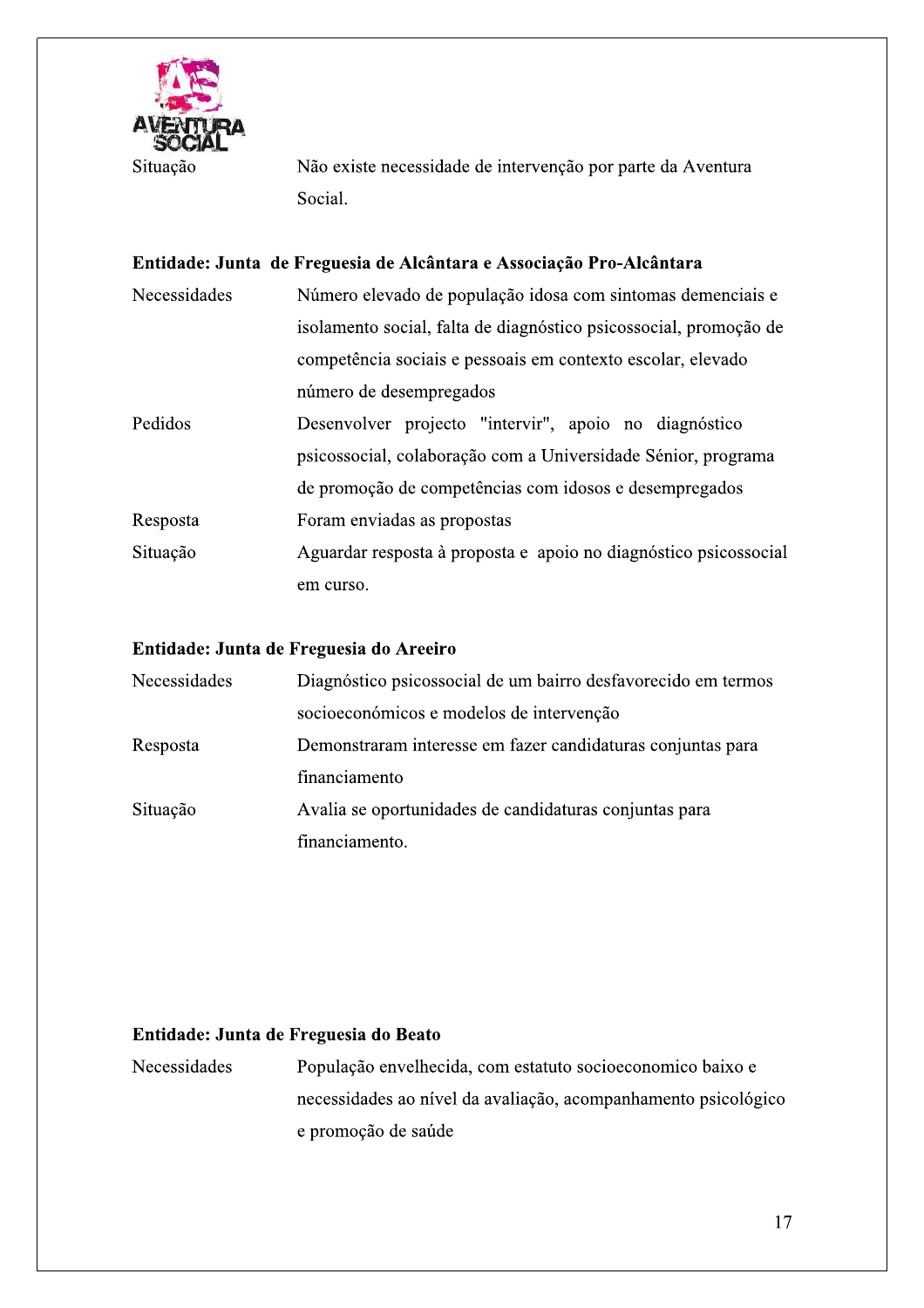

Foi enviado um orçamento para implementação de GAPPS e dinamização de programa de competências pessoais e sociais para crianças e idosos

Situação Aguardamos resposta face à proposta.

#### Entidade Junta de Freguesia de Alvalade

| Necessidades | Jovens desempregados em bairros com desvantagem                |
|--------------|----------------------------------------------------------------|
|              | socioeconómicas e minorias étnicas. Falta de gabinete de       |
|              | acompanhamento psicológico e promoção de saúde (GAPPS)         |
| Pedidos      | Elaboração de protocolo de colaboração, pedido de orçamento    |
|              | para dinamizar o GAPPS e candidatura conjunta ao financiamento |
|              | do Projecto ESCOLHAS para promover formação e emprego em       |
|              | jovens pertencentes a minorias étnicas                         |
| Resposta     | Foi enviado o protocolo de colaboração, o orçamento para a     |
|              | dinamização do GAPPS e submetida a candidatura conjunta ao     |
|              | Projecto ESCOLHAS (parceria com Centro Social e Paroquial do   |
|              | Campo Grande, Grupo Cultural e Desportivo e Escola de          |
|              | Hotelaria de Lisboa).                                          |

Situação Candidatura não aceite pelo programa de financiamento.

# Entidade: Junta de Freguesia de Carnide

| Necessidades | População envelhecida, com estatuto socioeconomico baixo e     |
|--------------|----------------------------------------------------------------|
|              | necessidades ao nível da avaliação, acompanhamento psicológico |
|              | e promoção de saúde                                            |
| Situação     | Não tem disponibilidade financeira para a colaboração da       |
|              | Aventura Social                                                |
| Resposta     | Aguardamos parecer do executivo sobre oportunidades de         |
|              | colaboração.                                                   |

# Entidade: Junta de Freguesia do Lumiar

Necessidades Avaliação, acompanhamento psicológico e promoção de saúde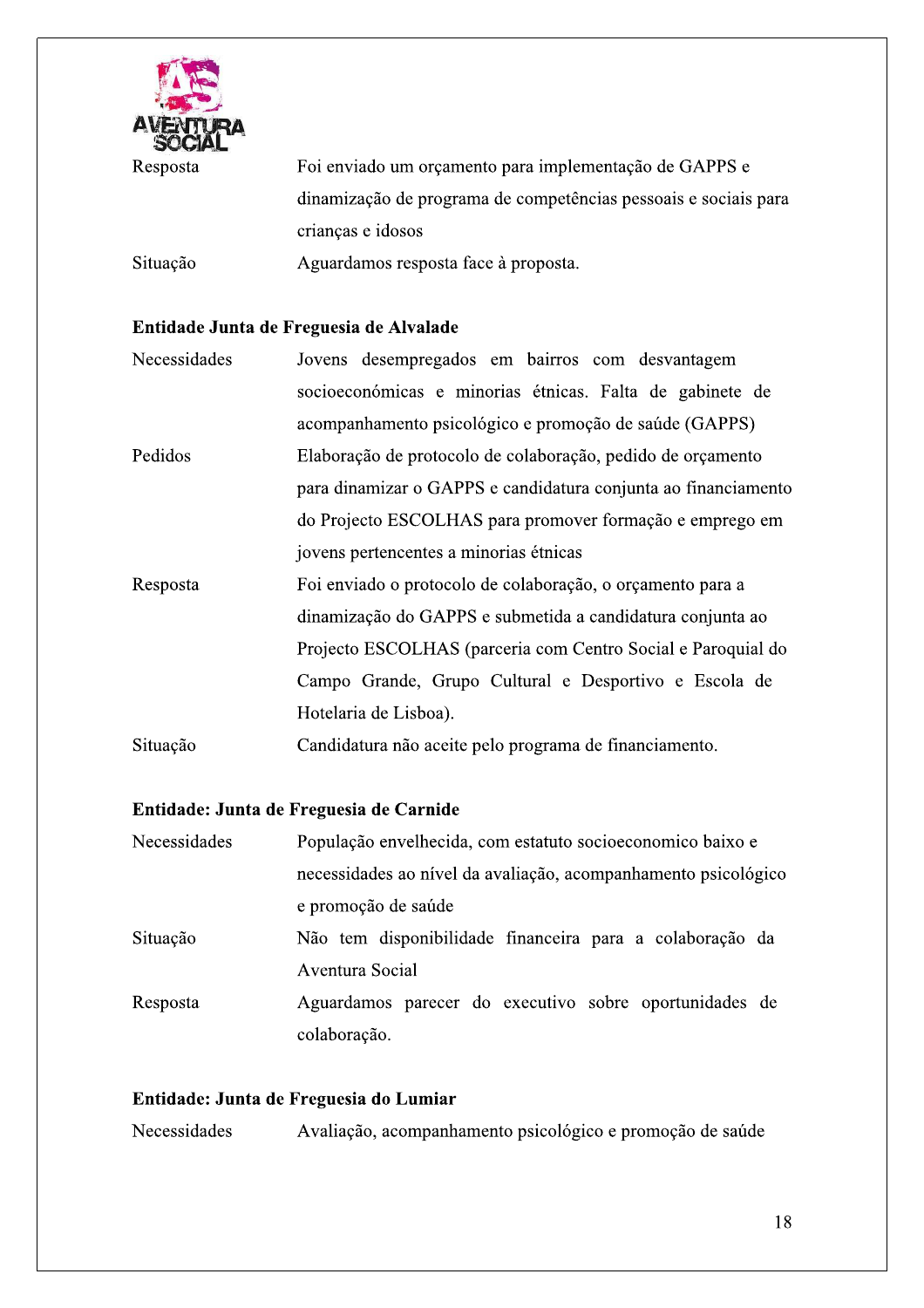

Foi enviado um orçamento para implementação de GAPPS e dinamização de programa de competências pessoais e sociais para crianças e idosos Situação Aguardamos resposta face à proposta.

# Entidade: Junta de Freguesia de Santa Iria de Azóia, Bobadela e São João da Talha

| Necessidades | Associação direcionada a jovens      |
|--------------|--------------------------------------|
| Resposta     | Foi enviada proposta de intervenção  |
| Situação     | Aguardamos resposta face à proposta. |

# Entidade: Junta de Freguesia do Parque das Nações

| Necessidades | Diagnóstico psicossocial da população das 3 zonas da freguesia, |
|--------------|-----------------------------------------------------------------|
|              | falta de resposta para o envelhecimento e pobreza escondida     |
| Resposta     | Foi enviado um orçamento para realizar o diagnóstico            |
|              | psicossocial de 10.000 habitantes da população                  |
| Situação     | Aguardamos resposta face à proposta.                            |

# Entidade: Junta de Freguesia Santa Maria Maior

| Necessidades | Avaliação, acompanhamento psicológico e promoção de saúde       |
|--------------|-----------------------------------------------------------------|
| Resposta     | Foi enviado um orçamento para implementação de GAPPS e          |
|              | dinamização de programa de competências pessoais e sociais para |
|              | crianças e idosos                                               |
| Situação     | Aguardamos resposta face à proposta.                            |

# Entidade: Junta de Freguesia da Encosta do Sol

| Necessidades | Diagnóstico psicossocial da população de um bairro da freguesia, |
|--------------|------------------------------------------------------------------|
|              | falta de resposta para o envelhecimento                          |
| Resposta     | Foi enviado um orçamento para realizar o diagnóstico             |
|              | psicossocial de 10% da população                                 |
| Situação     | Aguardamos resposta face à proposta.                             |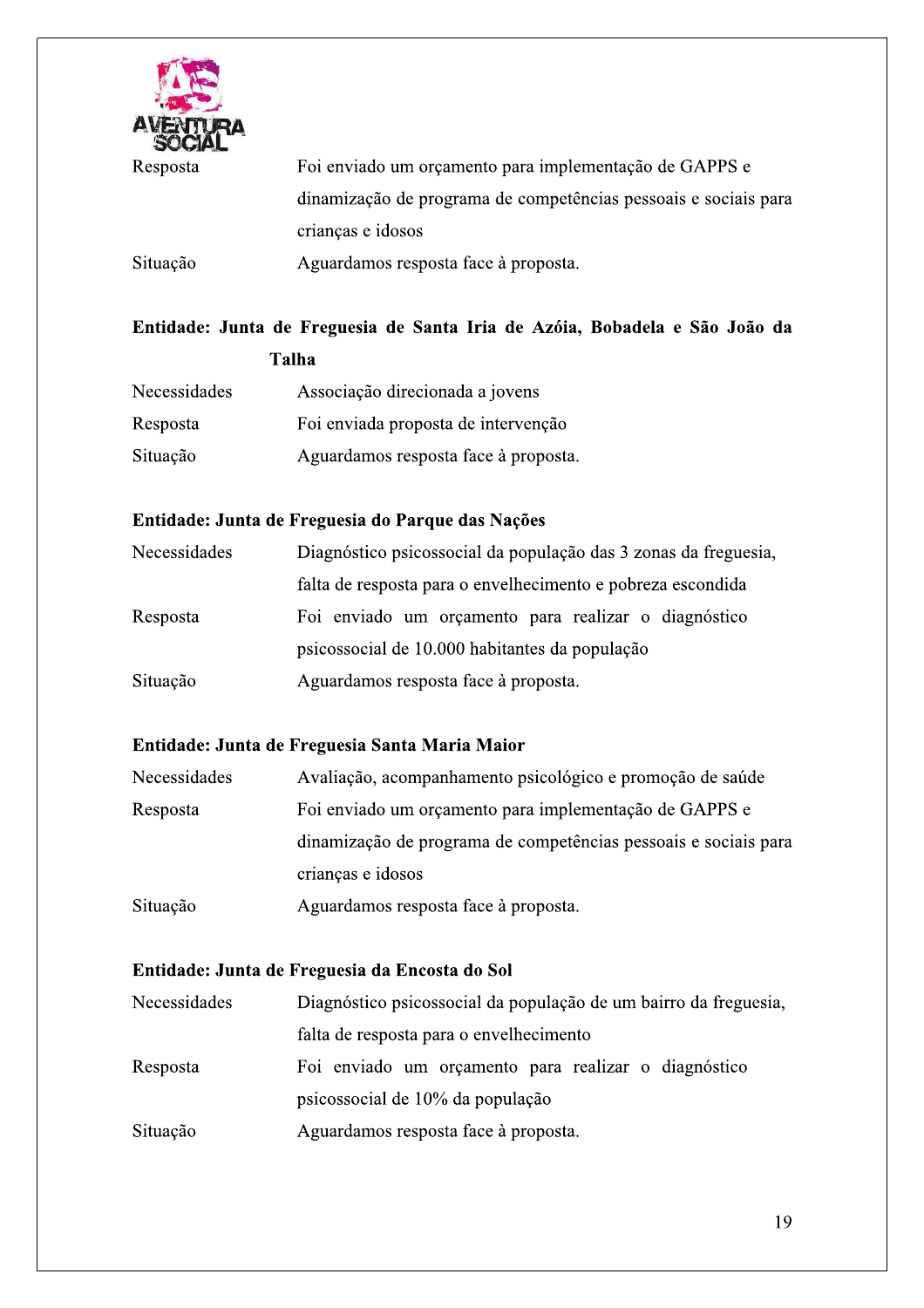

# Entidade: Junta de Freguesia de Cascais

| Necessidades | Programa de competências pessoais e sociais em contexto escolar |
|--------------|-----------------------------------------------------------------|
| Resposta     | Foi enviada informação sobre as atividades da Aventura Social   |
|              | neste âmbito                                                    |
| Situação     | Aguardamos resposta face à proposta.                            |

# Entidade: Junta de Freguesia Caxias, São Julião da Barra e Oeiras

| Necessidades | Avaliação, acompanhamento psicológico e promoção de saúde   |
|--------------|-------------------------------------------------------------|
| Resposta     | Foi enviado um orçamento para implementação de GAPPS em     |
|              | Oeiras e dinamização de programa de competências pessoais e |
|              | sociais para crianças e idosos                              |
| Situação     | Aguardamos resposta face à proposta.                        |

# Entidade: Junta de Freguesia Porto Salvo

| Necessidades | Avaliação, acompanhamento psicológico e promoção de saúde |
|--------------|-----------------------------------------------------------|
| Resposta     | Foi enviado um orçamento para implementação de GAPPS      |
| Situação     | Aguardamos resposta face à proposta.                      |

# Entidade: Associação Comunidária

| Necessidades | Apoio na submissão de projetos e desenvolvimento de programas |
|--------------|---------------------------------------------------------------|
|              | de promoção de competências no âmbito dos trabalhos           |
|              | desenvolvidos pela instituição                                |
| Resposta     | Ficamos de aguardar contacto                                  |
| Situação     | Aguardamos resposta.                                          |

# Entidade: Associação Mulheres Empreendedoras

| <b>Necessidades</b> | Parceria em candidaturas a financiamentos e apoio psicológico a |
|---------------------|-----------------------------------------------------------------|
|                     | associados                                                      |
| Resposta            | Foi enviado protocolo de colaboração                            |
| Situação            | Aguardamos resposta face à proposta.                            |

# Entidade: Pro Alkântara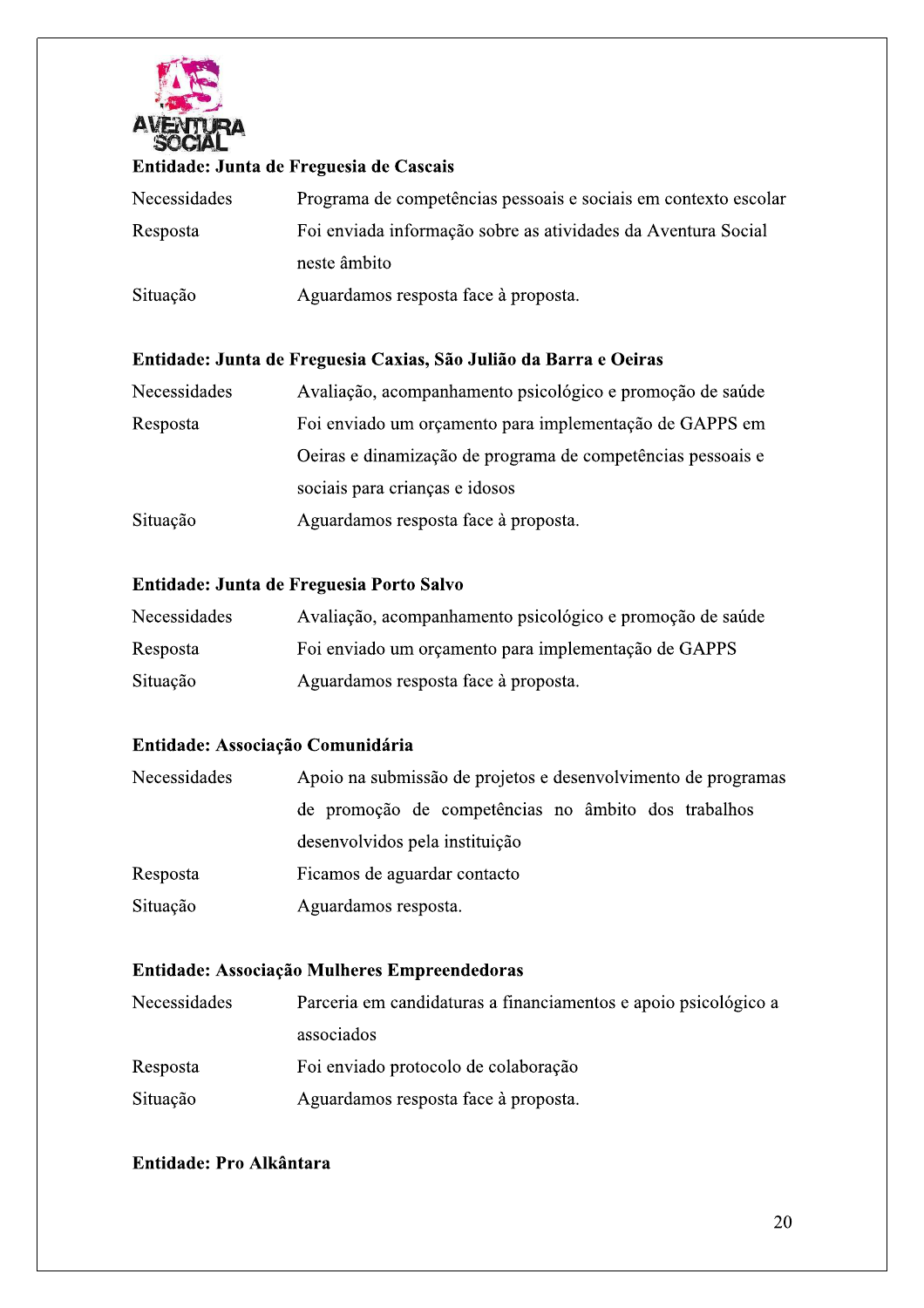

| Necessidades | Colaboração no âmbito do projeto Dream Yold |
|--------------|---------------------------------------------|
| Resposta     | Inclusão da entidade no âmbito do projeto   |
| Situação     | Aguardamos início do projeto.               |

# Entidade: Junta de Freguesia Benfica

| Necessidades | Já têm muitas respostas não existe necessidade de apoio por parte |
|--------------|-------------------------------------------------------------------|
|              | da Aventura Social                                                |
| Resposta     | Foi enviada divulgação do projeto Dream Yold para parceria        |
| Situação     | Aguardamos resposta face à proposta.                              |

# Entidade: Reunião Associação de Moradores do Casal Ventoso

| Necessidades | Apoio na elaboração de planos educativos    |
|--------------|---------------------------------------------|
| Resposta     | Foram enviados modelos de planos educativos |
| Situação     | Concluído.                                  |

# Entidade: Centro Comunitário de Carcavelos

| Necessidades | Implementação de um programa de intervenção com a        |
|--------------|----------------------------------------------------------|
|              | comunidade sem-abrigo da instituição                     |
| Resposta     | Foi enviada proposta de projeto – em construção proposta |
| Situação     | Aguardamos resposta face à proposta.                     |

# Entidade: Associação ACREDITAR

| Necessidades | Apoio emocional a pais e jovens que foram vítimas de cancro; |
|--------------|--------------------------------------------------------------|
|              | apoio psicológico aos associados da ACREDITAR                |
| Resposta     | Foi enviado protocolo de colaboração e aceite colaboração    |
|              | gratuita no âmbito do apoio emocional                        |
| Situação     | Aguardamos resposta face à proposta.                         |

# Entidade: Farmácia Alto dos Moinhos

| Necessidades | Gabinete de Apoio Psicológico e ações de promoção e educação |
|--------------|--------------------------------------------------------------|
|              | para a saúde nas escolas da freguesia                        |
| Resposta     | Foi enviado plano de intervenção                             |